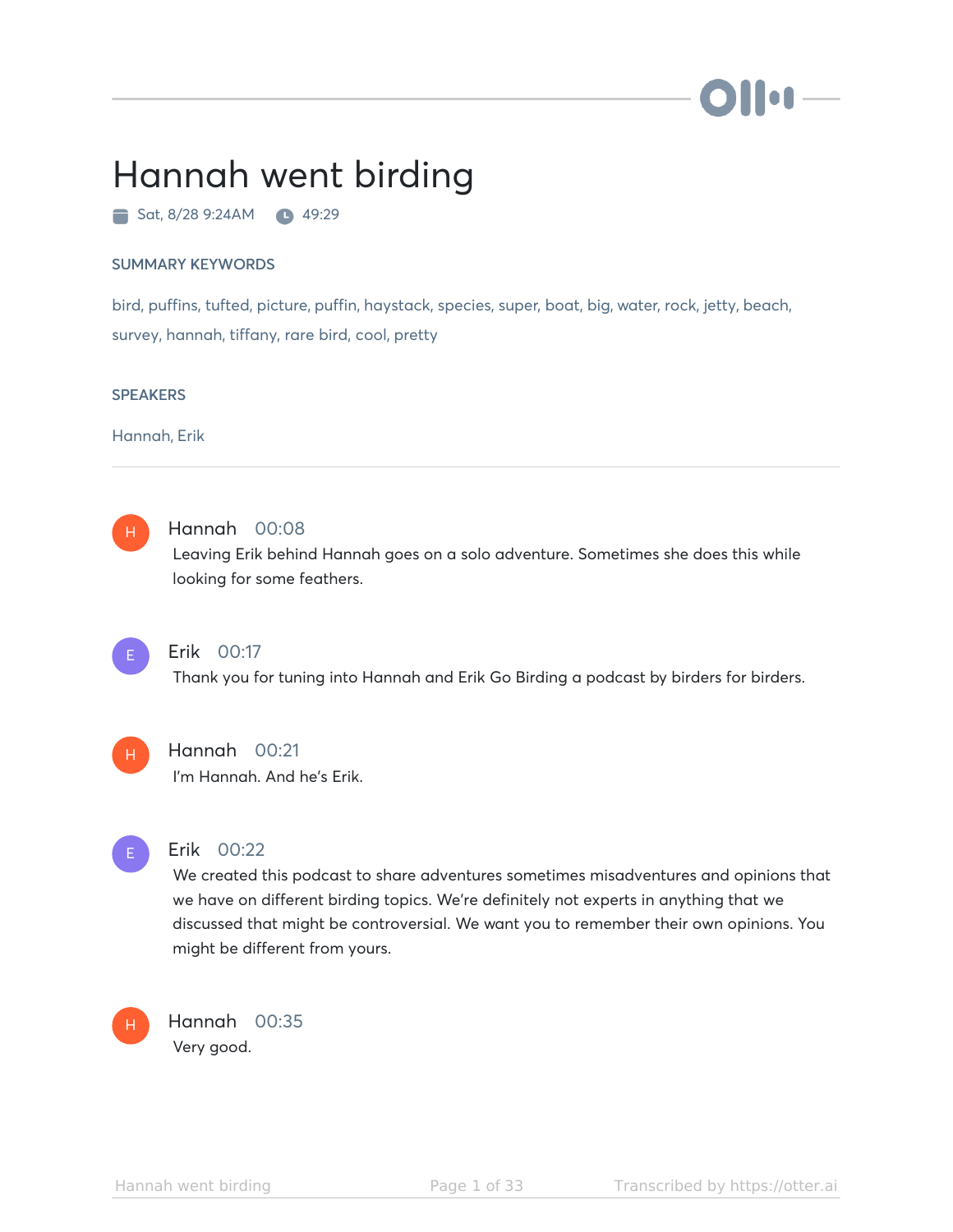#### Erik 00:36 Very good. E

Hannah 00:37 Very good. H



## Erik 00:39

Well, your song was good. It definitely alludes to the fact that you're leaving me behind. Wow.



## Hannah 00:44

Okay. You want to talk about those CBCs you did a couple years ago.



## Erik 00:48

I know. You need to go on lots of adventures.



## Hannah 00:50

All those fire calls you go on? Yeah, they're just get back. All right. Erik's firefighter, by the way, volunteer firefighter, if we haven't mentioned that before, that's why he goes on fire calls and leaves me alone at the hotel while he goes in save lives or whatever, you know,



## Erik 01:09

you know, whatever. I'm



## Hannah 01:09

doing shoos elk out of the way. And you know, like response to false alarms.



## Erik 01:17

Hey, nine out of 10 calls or false alarms, but that one out of 10 that's, that's not that really save a life. I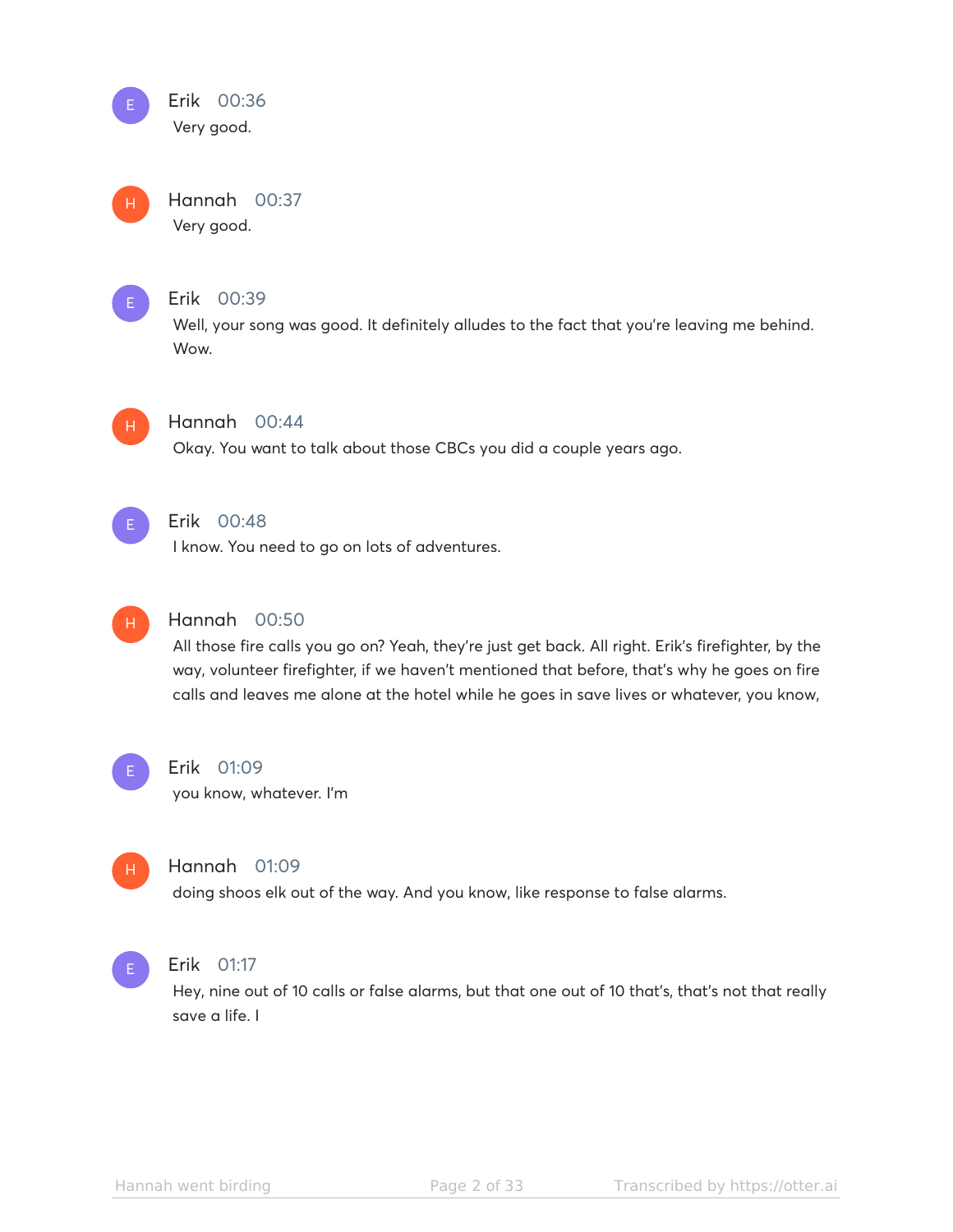#### Hannah 01:22

feel like it's 9.75 times out of 10. It's a false call.



H

## Erik 01:27

Well, I mean, it happens. Yeah, yeah. Anyways.



## Hannah 01:31

So anyways, there's some news, where you are going to the southeast Arizona birding festival, and this will actually drop over there. So if you are there, you know, say hi, and we'd be excited to meet you. And we're looking forward to it because we actually have some targets we're hoping to get



## Erik 01:51

Yes. Going going somewhere new new because it's new for the season. We've never been there in the summer



## Hannah 01:58

that counts. It's like a whole different,



#### Erik 01:59

like a whole different place. It's like it's Yeah,



## Hannah 02:01

but they still have El Charro so we're definitely gonna go to El Charro



## Erik 02:04

Oh, for sure. That's gonna be good.

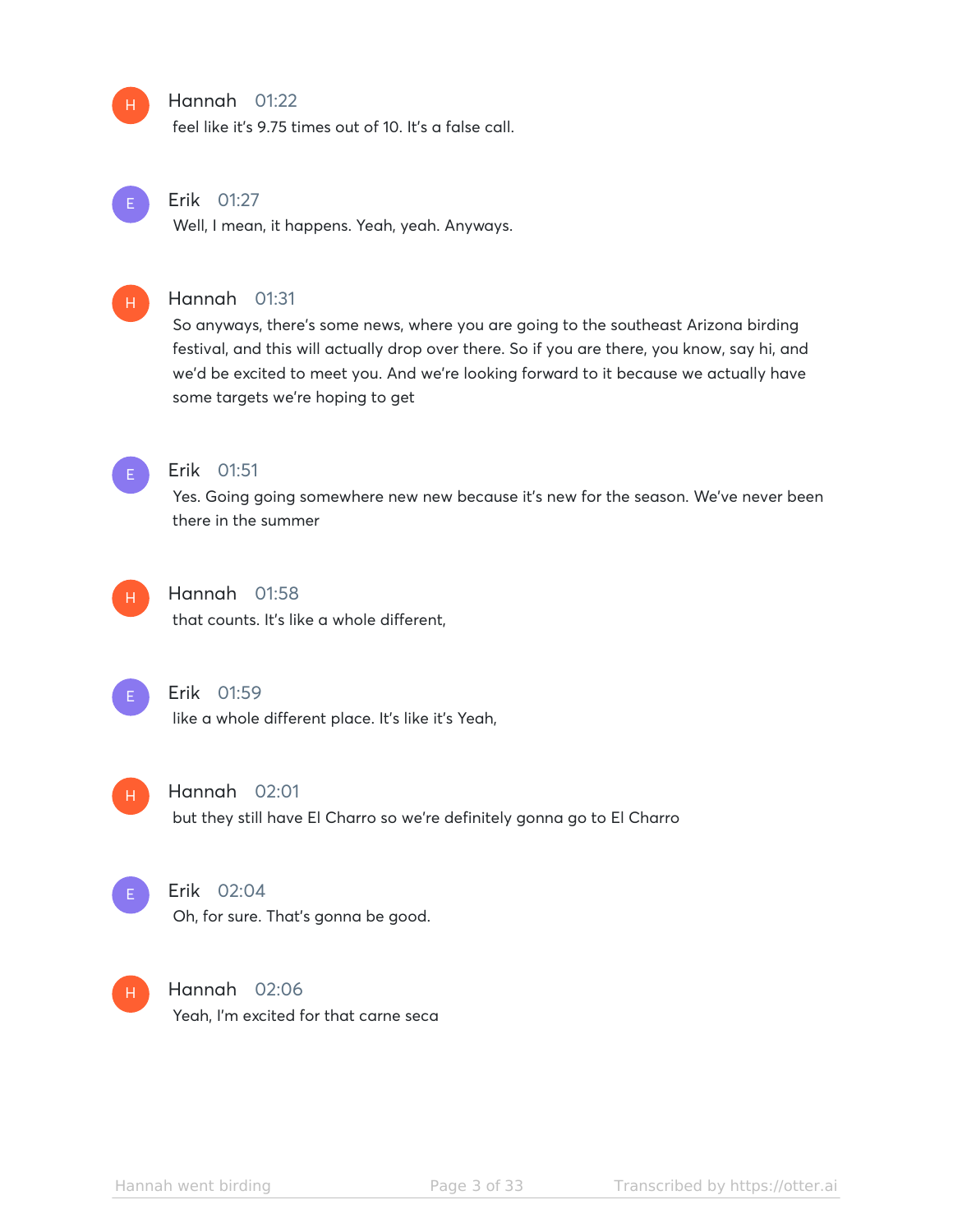#### Erik 02:09

Get some, some beef dried in the Sonoran desert sun, sun, dried meats and red meat.



E

## Hannah 02:15

I mean, like sun dried tomatoes. Besides going to the Rio Grande Valley birding festival, and we were super excited to be poking through, like the the schedule that they put out the other day to see that one of the events is like, breakfast at Sabel Palm with Hannah Buschert and Erik Ostrander was like, Oh, that's a surprise.



#### Erik 02:40

Yeah, that's a surprise. It'll be fun.



#### Hannah 02:41

Yeah. Breakfast. Breakfast, the birds. Yeah. Besides that, in our last episode, we talked about the dark skies. And the Perseid meteor shower is happening this week. So we've got August 11, 12th, and 13th is when it's supposed to happen.



#### Erik 03:00

Yeah. Which is actually when we're recording. That's tomorrow, the next day, the day after that.



#### Hannah 03:04

Yeah. So get out and look at the stars. The Shooting Stars is super cool. By the time you listen to this, it'll today will be the last day of the peak. We hope you have looked at some stars. I hope you have looked at them. But yeah, that's fun. I'm excited to go see in the desert.



#### Erik 03:23

Oh, yeah, that'd be that'd be fantastic. I'm excited to go out tonight and see if we can at least see a little bit.

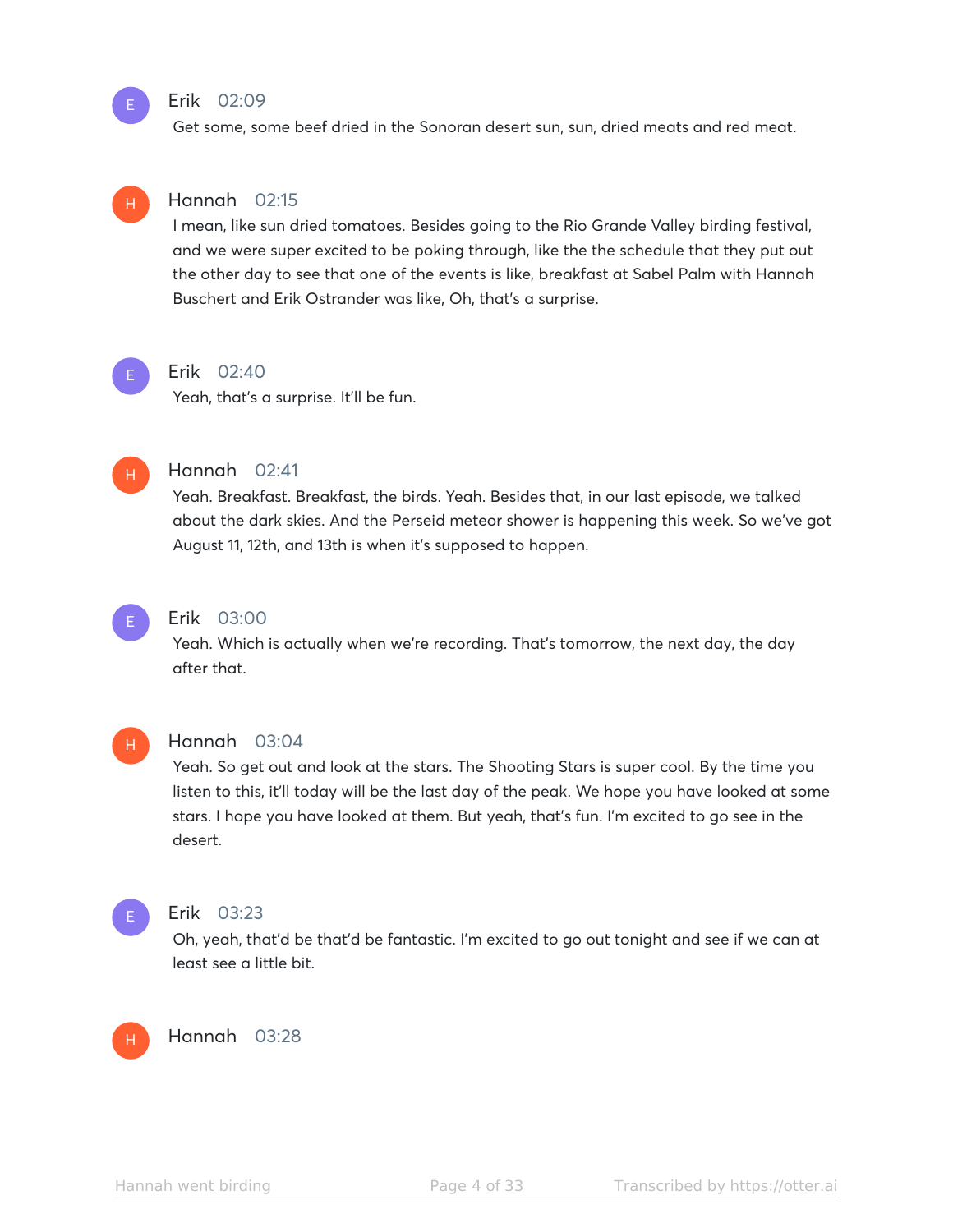I think there's going to be a pre show. I think there'll be a pre show. Okay.

#### Erik 03:32

I mean, it's not going to be it's not going to be the super exciting peak. But maybe maybe we'll get one or two.

#### Hannah 03:37

We can watch in our backyard. Yeah, we can. And since our last episode came out, this is just a bit of personal news. We moved into our house. Yeah. So that's been very exciting for us.



E

H

#### Erik 03:47

Oh, yeah. So aside from personal news, and oh, I guess there's more personal use anyways. But we met met up with a bigger burden. Yesterday, just the other day. Yeah. When she was in town, Tiffany Kersten, we had read a little snippet from her earlier this year. When she donated one of her devices. Yeah. And she swung by Cannon Beach. Just the other day just to come down and see tufted puffins because she had she had missed him on a pelagic that she went on. So she was she just happened to be like, as a big year birder says in the area she was she was only seven hours away. So she was like, also we're going to get another bird.

#### H

#### Hannah 04:30

So we are saying, you know, we're the best place to see tufted puffins. So if you're doing a big year, you kind of have to swing by and see us and we'll help you get tough to puffins. So





Hannah 04:43 put it on the map.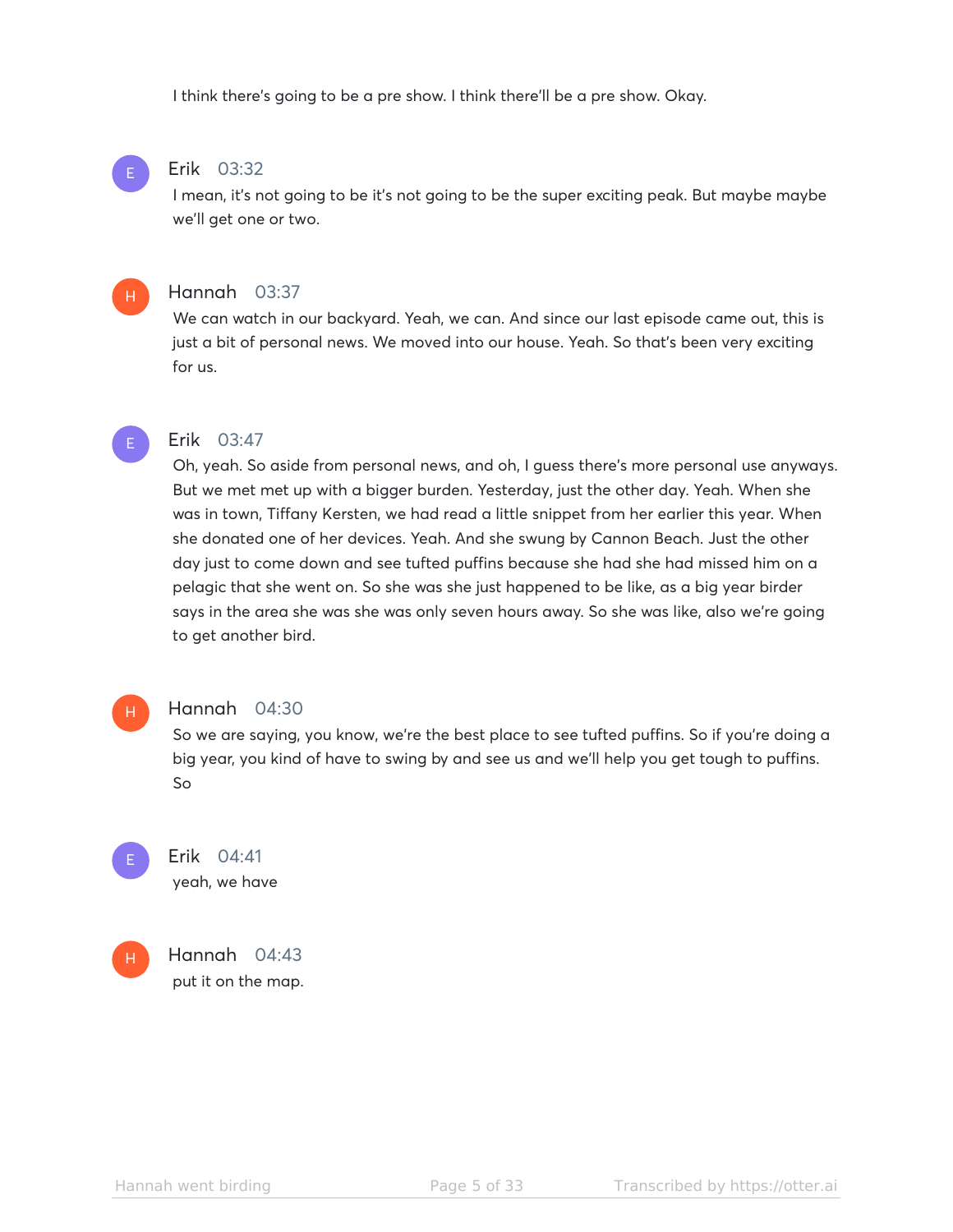

#### Erik 04:44

We have tufted puffins. We have a hot shower. We have coffee. I don't know we don't really have doughnuts or muffins. Usually, but no, but but if we have an idea that you're coming, we could have done it for muffins. Right?



## Hannah 04:55

Yeah, just tell us Yeah, yeah. I have a smorgasbord there ready for you



## Erik 05:00

Yeah, tough, tough to puffins, and then you get get on with your day and go find some more rare stuff. Yeah. Which you can get various stuff.



#### Hannah 05:09

And I feel bad about mentioning this because Tiffany missed it by a couple hours. But yesterday on August 9, we got an alert at 1143. On the WhatsApp



#### Erik 05:22

while we're at Costco.



#### Hannah 05:23

Yeah. Which actually worked out great. We randomly had our binoculars with us, which we don't usually carry them in the car.



#### Erik 05:30

If I don't know what oh, it's because we're bringing them back to the house from the hotel. Yeah, that's why that's why we had him in the car. And then we just were like, Oh, well, we need to go shopping.

#### H

## Hannah 05:39

So we went up to Costco, which is about 45 minutes from us. And because we're in a rural area, so everything's a little bit further. And we got this WhatsApp notification that a Rednecked Stint had been seen, and a flock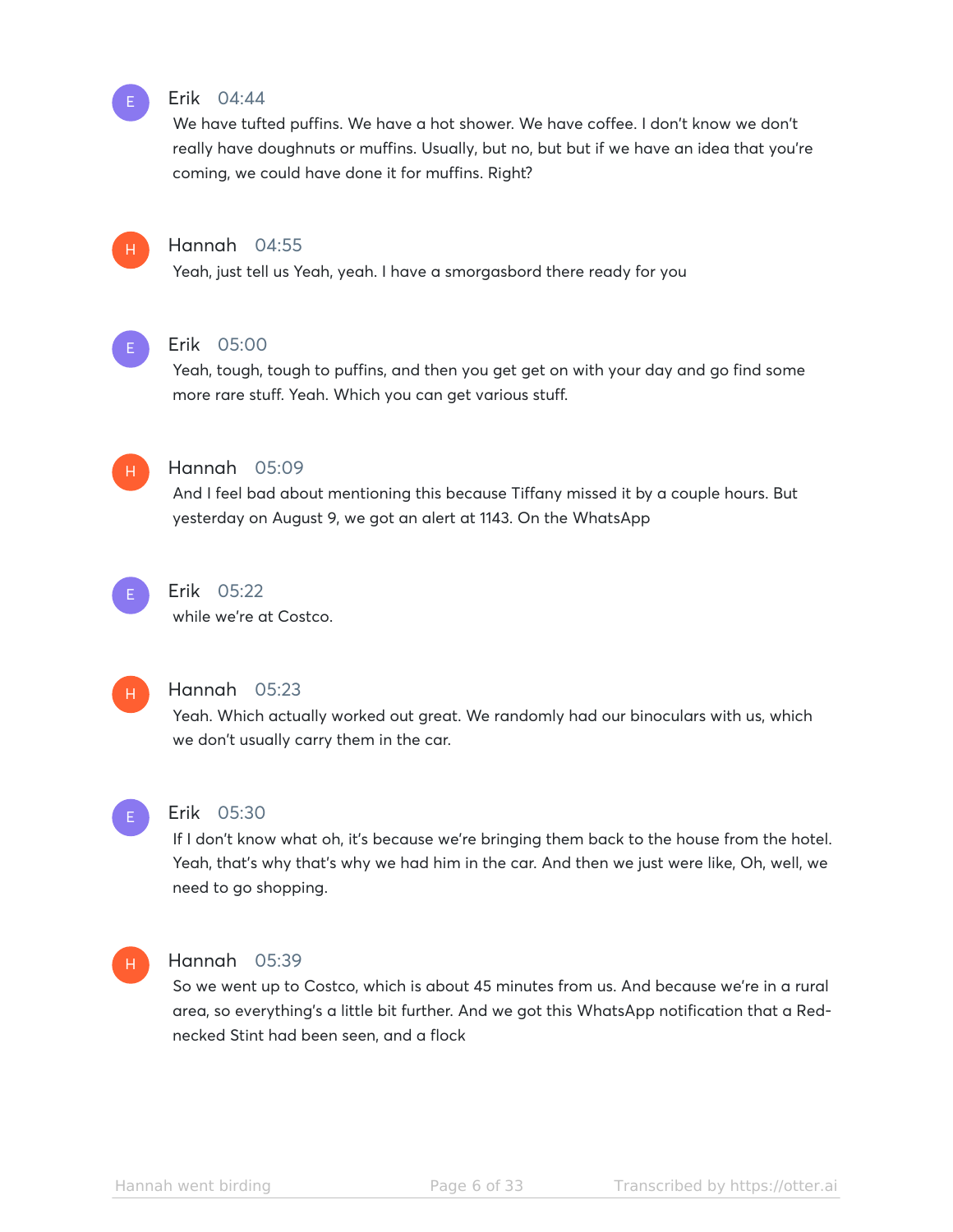#### Erik 05:54

of shorebirds, pictures, and everything came through. So it's like, oh, this seems legitimate, like where exactly is it?

## Hannah 06:00

Yeah. And on the way back from Costco, we went on the beach, and there's sections of the Oregon beach where you can go



H

E

E

H

#### Erik 06:08

driving on it, most of the beach, you can't drive in Oregon, but there's this there's a section up north of where we're at. And then there's another section down south, down by Florence that you can drive. So luckily, it was easy for us to just like get out there drive on the beach and see see what we can find.

#### Hannah 06:23

Yeah, so we we got on the access that was closest to us, just headed south until we found a shorebird flock. And after you know arguing with each other for 15-20 minutes about is this it? Is it not it? Because it's something that looks very similar to sanderling?

## Erik 06:41

Really? Yeah, so it was it was definitely it was there was a group of sanderlings I mean, by definitely it, I mean, like, it's not a bird I'm familiar with, based on field marks on the in the field guide and all that stuff, like, pretty sure this is the right bird, we're looking at the bird, it's slightly smaller than sanderling, you can see defined eyebrow, you can see a little bit of a tinge of red on its throat and neck. And it was like, Hannah got a picture, kind of really terrible picture or picture because we didn't have a scope. So we couldn't like hold the lens still. So she's trying to hold their binoculars at the same time as holding the phone. And it's just a whole mishmash. But you can see it's hanging out with the sanderlings. The sanderlings do not have a rear toe, the sticks out a hallux. And the stent does have a rear toe. So you can see as they're running around, you had a picture of both the sanderling and the stent next to each other and you can see the size difference and then the one that has a hallux it's totally as a printer picture. Oh, yeah. Oh, yeah. I mean, without having the context of already knowing that, that's what we were looking for. And that in that picture, you can't see any colors. You can't see any you can't see the eyebrow, you can't see any any additional markings. like you'd be like, I don't just looks like a maybe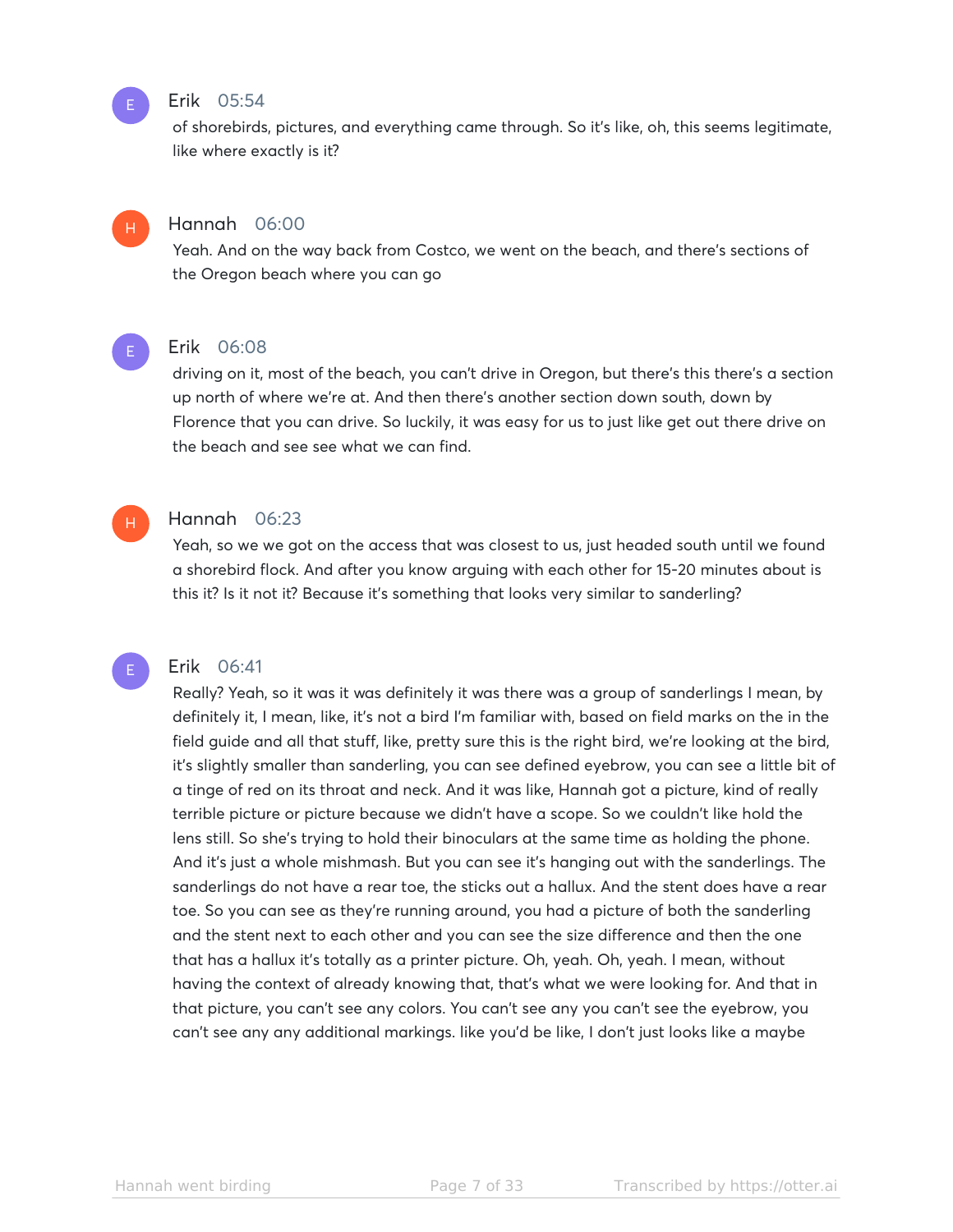that's a sanderling that's further away. That's like a runt. Yeah, like, but, I mean, it's like that would be that's like the final field mark of like five field marks that we're trying to trying to see on this guy. So it was super exciting. It was a lifer. It was a lifer. And it's a for those not in the Pacific Northwest. That's a rare bird. And for those I guess for those not in Asia, that's a rare bird.

## H

## Hannah 08:28

or Alaska, Alaska. Yeah, because the range in the US isn't Alaska, but I think it's only during migration.

#### E

#### Erik 08:34

Yeah. And it was I so it took it literally took me like 45 minutes to find the Merlin bird pack that contains Red-necked Stint. Because I was like, Okay, well, it's not any of the US ones. None of the US packs contain it. I was like, Okay, well, what about the western palearctic? Because they show up in Sweden and Finland? Nope, it's not in the western palearctic pack. And so that I'm like, I was like, arbitrarily just like downloading everything I can find in the Northern Hemisphere. Before I finally downloaded the Beijing pack. Yeah. And it was in the Beijing pack. So

## Hannah 09:11

so that's where you get it normally ranging,

## E

H

H

#### Erik 09:13

I guess I'm sure there's probably I probably skipped over some packs, because I didn't assume it would be in there. But then it it probably is in other packs. But yeah, yeah. So it's not a not a common bird for for the United States.

## Hannah 09:26

Well, not something that I think is really cool about where we're at. So like, I've been really down about like Oregon, you know, like, Oh, we don't get as many cool things as somebody living in Texas. Because a lot of the rarities that would come through would be like Mexican species, which tend to be you know, like prettier and bigger and more interesting. But then we've had a number of Rarity show up here in Pacific Northwest and that is like, you know, Arctic species. And so and so like they're not necessarily like the biggest and prettiest or anything like that. But it's just it's cool how the rarities that you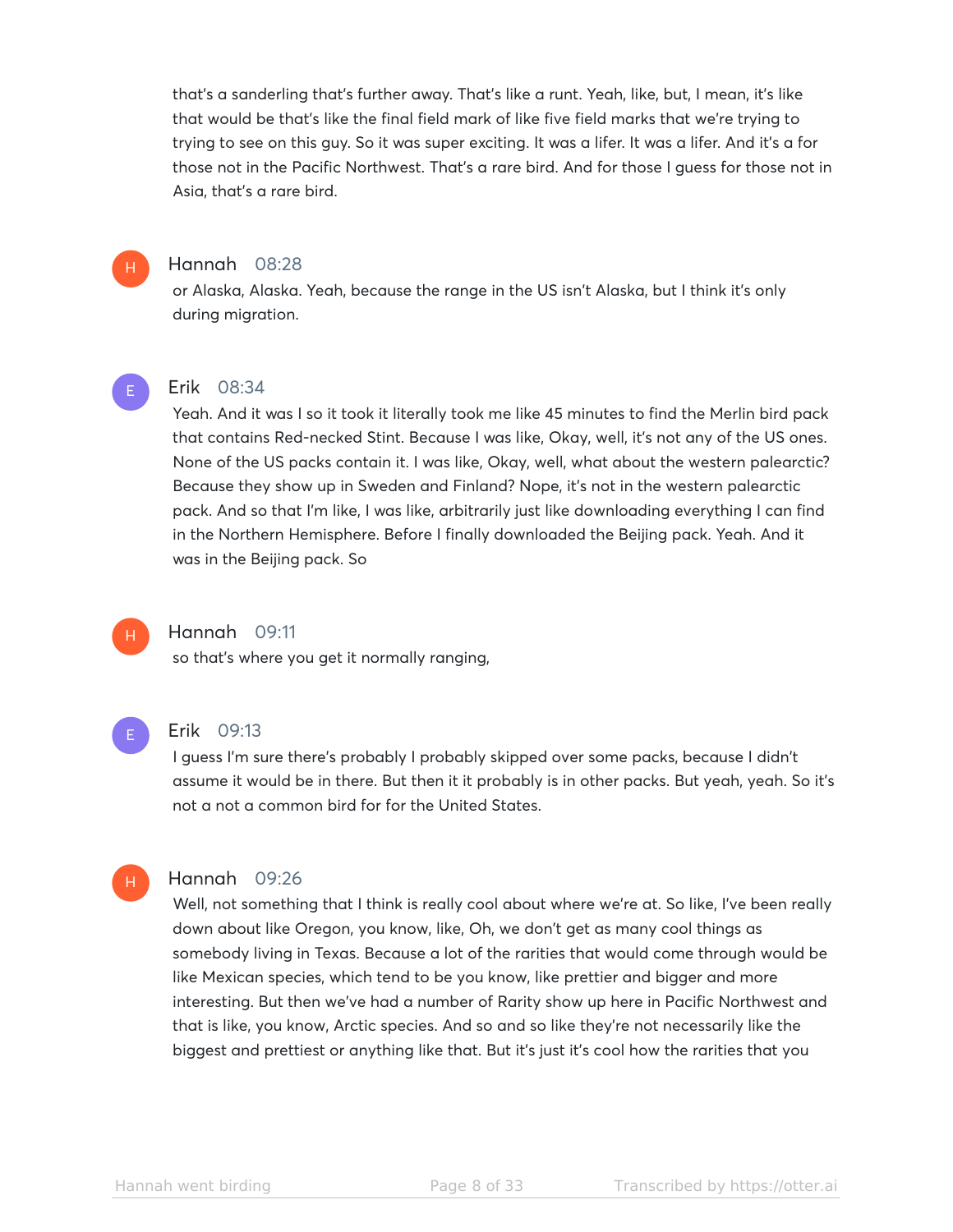get in an area, like differentiate from each other. Like we're not going to get a Mexican species up here, but we might get a handful of different things that you'd see like in like in Asia or in Alaska.

## Erik 10:13

E

Yeah. Well, and it's also we're talking with Tiffany about this, that it's like a whole different burden culture in Oregon versus like Texas, specifically like Southern Texas or like Eastern southeastern Texas, that like, if there's a rare bird, like it'll be seen for a couple days, and then it will be seen for like a couple of weeks. And that's not to say that the bird disappeared. It's just that the, the 17 birders or the 30 birders in the area, already went out saw got their fill, and then now there's maybe one birder still going out there and refining it every couple of days. And that's it. Yeah, like in down in South Texas, like that bird is being looked at every single day. It's being reported. It pops up on the rare bird alert on the hourly report every day for like six times every single day. And then here in Oregon, like the red next event yesterday, somebody else found out before us took some pictures. We went out there a couple hours later, we were the second people on site. We saw it. Our our Rare Bird Alert was the first one to come through because the other guy hadn't. Hadn't hadn't posted it yet.



## Hannah 11:21

So it looks like we found it



#### Erik 11:22

like we found it but our comments differ. They say they say we were not the first one to finally give

H

# Hannah 11:27

credit to the Finder.



#### Erik 11:29

Oh, for sure. I mean, there's no way we could have like, I would have kept on driving like a group of sanderling. Yeah, exactly. But then then another group went out there later, they didn't find it, then the next group found it and only one person at a group posted it. So it's just kind of like there's there's only three Rare Bird alerts for a bird that seven people saw yesterday. Yeah. So it's, I mean, he burns us heavily. It's just not used as, I guess religiously.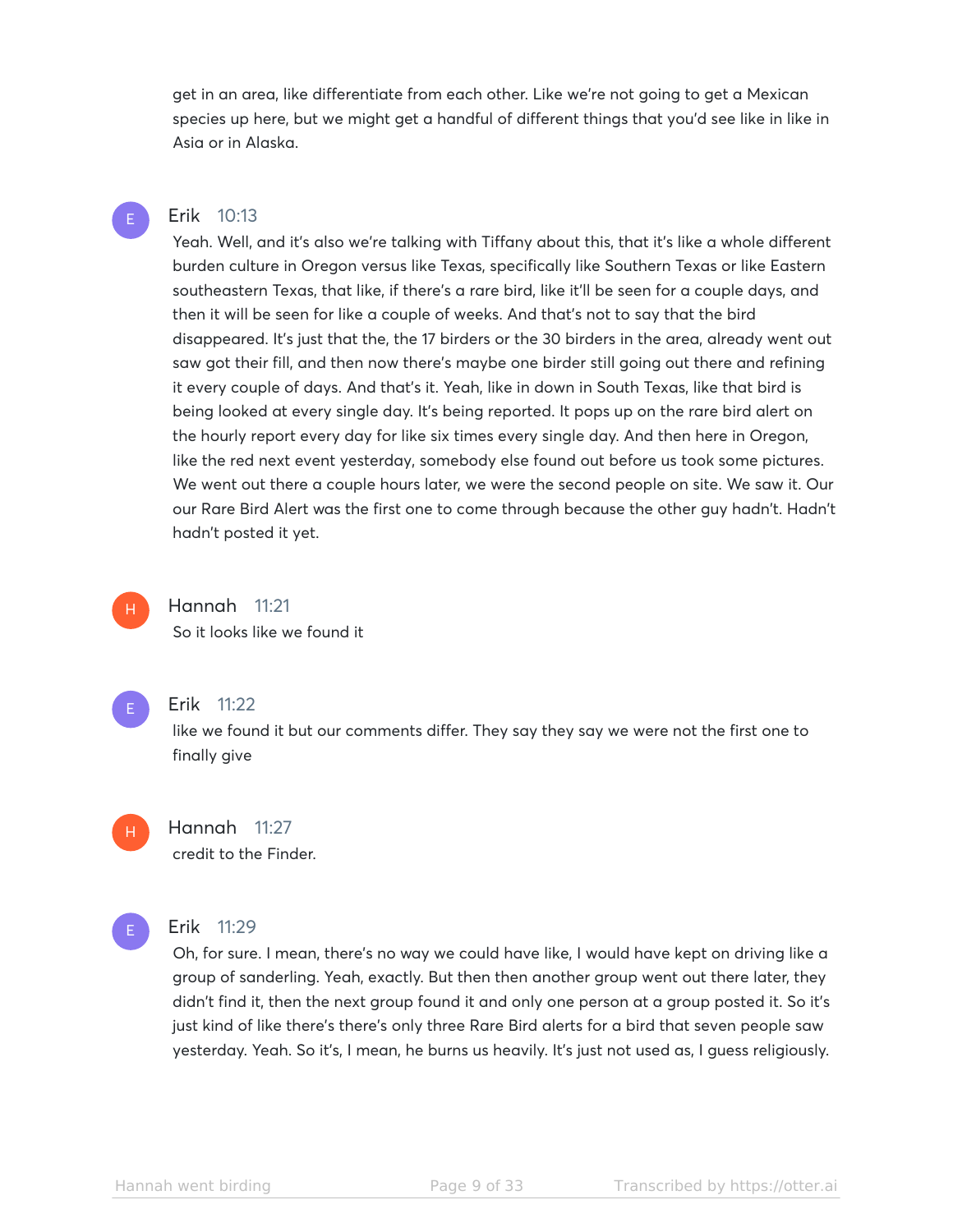H

#### Hannah 11:58

think that's interesting, because, you know, thinking about the tough to Puffin like Tiffany was the big year birder, Tiffany, she was in Yakima, Washington, which is, you know, a pretty good drive from us. And she was looking at a bird because she needed tufted puffin. And that was one of her her targets for coming up. And so I was looking at, like, we were messaging back and forth. And I was looking at a bird for tufted Puffin, you know, up and down the coast to see like, oh, maybe there's a place that's closer to her, that would be more, that's more reliable. And we were looking at all the places in Washington, and they haven't been seen there since like, July. And it was like, you know, somebody was on a ferry inside. Yeah. So they're not reliable sightings up there. But then I looked at our hotspot, Haystack Rock where I know they're gonna be there. Like, if I go to guarantee, essentially, if we go out there between April and August, like we're gonna see them. And I know there are people that miss them. You know, because there's not as many of them out there. And maybe you know, if we're more familiar with looking at them, I guess is the

#### Erik 13:00

thing, but they're up there. They're nesting. They're there every day. Yeah. But it's, it's it's a lock if you know what you're looking for.

#### Hannah 13:05

Yeah. But like we went out on April 9, with Tiffany and the sorry, August 9, the previous sighting that was there was August 3 on ebird. Even though I know they're there every day. Yes. That there's not people out there. He birding it every single day. And so it doesn't look like it's as reliable as it actually is.



E

H

#### Erik 13:27

Yeah, that's that's true. So it's and

#### H

#### Hannah 13:29

I had seen it the day before. Like I went out on August 8. I went down there with my sister because she wanted to see a Puffin. I just didn't eBird it. And so I went back through and posted an even list because I was like, I know, I saw him I was just being lazy and didn't do any better.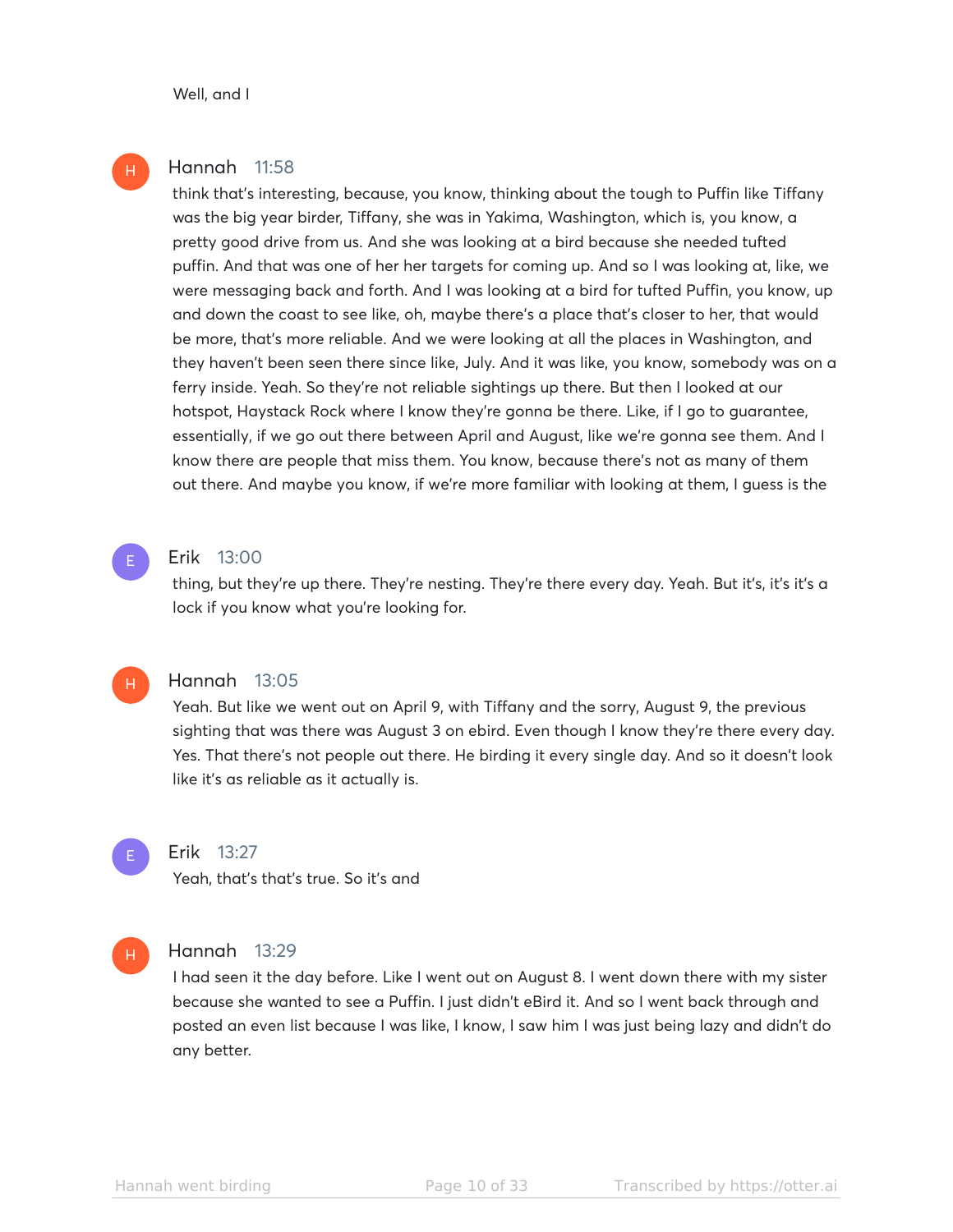#### Erik 13:43

So the onerous is also on us for not not posting lists more frequently.

#### Hannah 13:47

Yeah. So I hate to have more and more news, cuz I know the banter. You know, not everybody likes banter. But I also want to point out the new Merlin addition to their app that they put out recently.



H

E

E

H

#### Erik 14:01

Yeah, I've even talked about that.

## Hannah 14:03

Yeah. And we haven't really played with it either. But it's it's summer. We're busy. Yeah, but it's super cool. They have used all of this information that they've collected from, from birders and people who have submitted to like the Cornell Lab of Ornithology sound lab. Recording, thank you, MacCauley library, and they've added this portion of Merlin where you can hold up I imagine you hold up your phone. Yeah. And to have her that's calling and it can, you know, closely identify that species.

### Erik 14:03

Yeah, it works just like any of the other sound apps that I've used in the in the past song sleuth or bird that they you hold up your phone, you take a recording and then you select the section of recording you want want to identify and then it tells me what bird it is. So it's super, super cool, super easy to use. And I've used it just on two birds and both of which I deleted the nothing because I was not Using it compared to a recording from my computer. I wanted, I wanted to see how well it worked. Identify your recording, which it does really well identifying your recording. So I can't wait to get some time to like sit in the backyard and use it to try to identify like the Anna's Hummingbird that's chirping. So yeah, see if it can pick that up. So, um, question about it. Do you know if there's an option, like after you do the recording, and then identifies it, to submit it to the McCauley library? Yeah, yeah. So that was that was the super interesting thing is that you can submit your recorded and then you can say, I haven't done it yet. But you can, as far as I can tell, you can just drag it right over to a list. And it'll create a list with just one species, that bird with a recording. That's cool. And then it'll submit that to the Macaulay library. So that that becomes part of the record. And part of the algorithm that they use to try to put together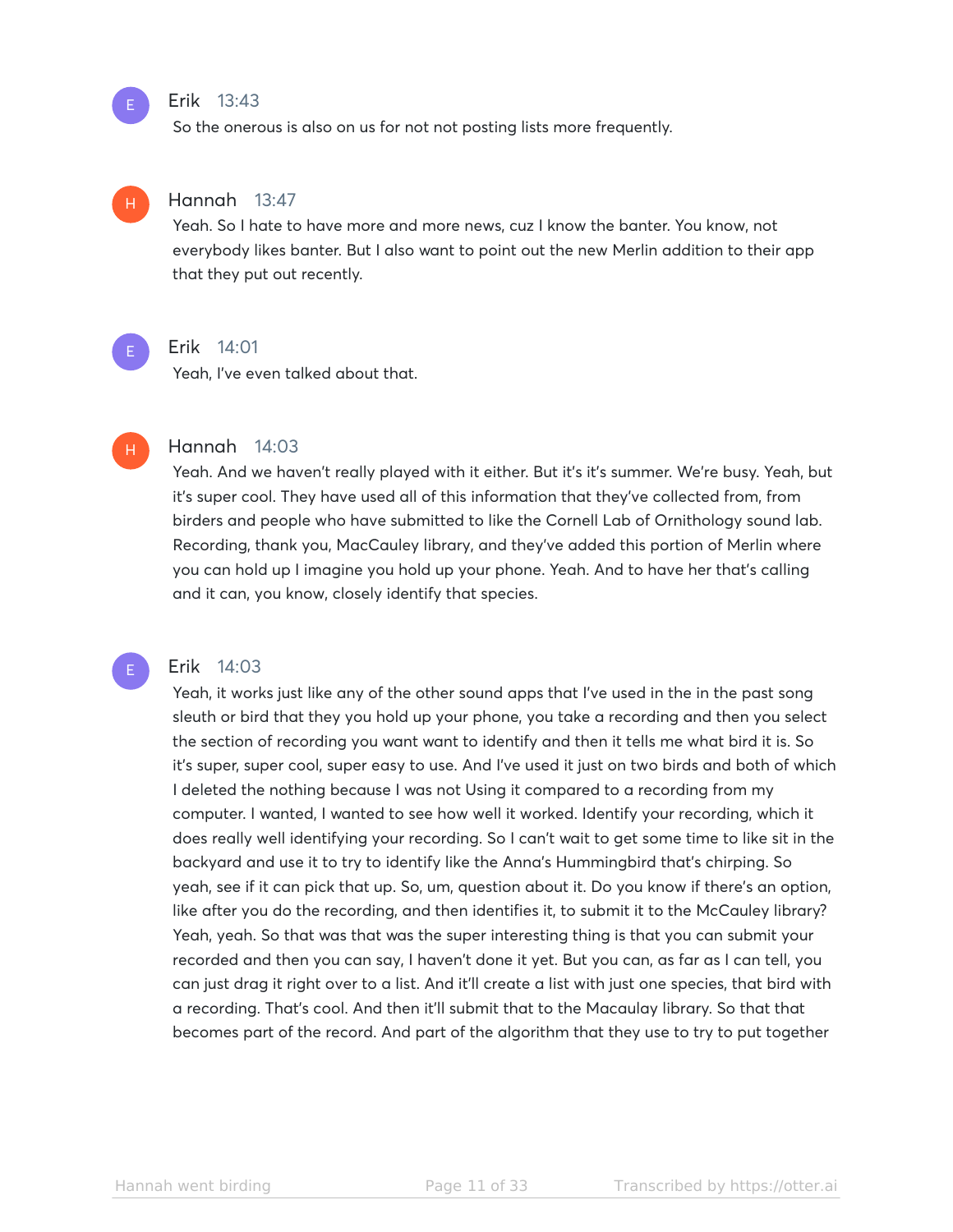bird calls.



#### Hannah 15:57

Yeah, well, you can identify and those other apps are really cool. You know that they do similar things like that, too. But this is great because it consolidates it all into a program that so many people already use with Merlin because they use it the field guide they use it to submit photos into and now you can submit these sounds so it just kind of aggregated all of the really cool stuff into one.

# E

#### Erik 16:18

Yeah, it's it's it's pretty exciting. They're, they're trying to they're trying to monopolize, I guess which I'm fine with.



## Hannah 16:26

I mean, the college it's not really like



## Erik 16:28

that's true. It is a college and it's all research and it's all we're contributing to the research by taking these recordings and taking these photos and putting them on there so and like another aside about that is bad photos and bad audio is really good for the for the program because it can it can help better identify good recordings. Yeah, you have bad recordings on there, too.

# H

#### Hannah 16:52

I can help the system learn better. Yeah,

## E

## Erik 16:54

yeah. So one one star recordings and one star pictures are definitely still worth posting. Okay,

## H

## Hannah 17:00

cool. So we didn't have any reviews on this one last little bit, I think of stuff before we move on to the main thing is the bird nerd giveaway for for this month for August. And this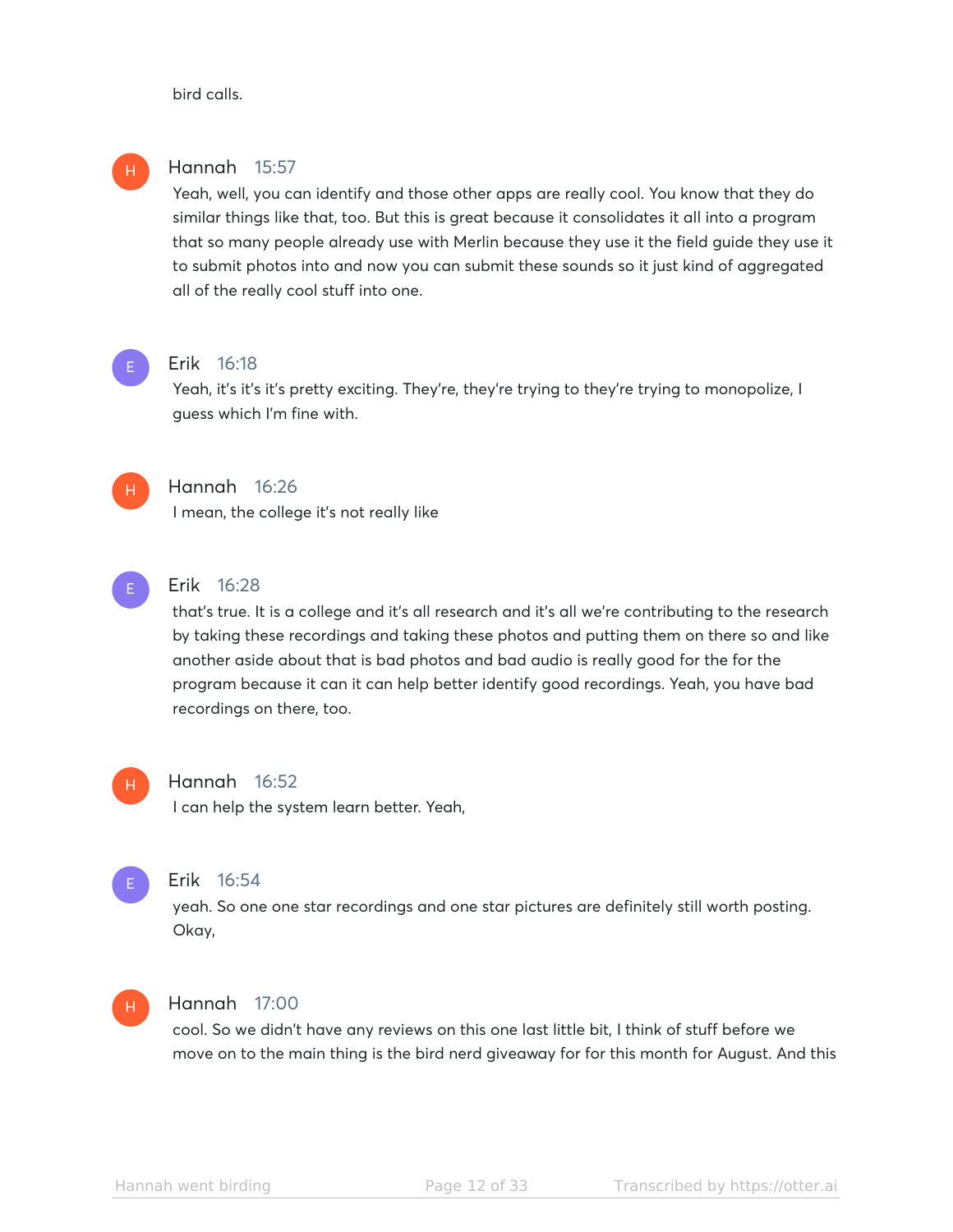one is because we're talking about tufted puffins and you know the survey that I went on, okay, so this bird nerd giveaway is to win a plush tufted Puffin, courtesy of the Friends of Haystack Rock, which is the board that I sit on. And to win that what we are asking that you do by August 24, tweet insta Facebook, email, whatever a picture of you contributing to



## Erik 17:44

science, any kind of science there's lots and lots of expect acceptable responses to you don't have to be out there. Like you'll have to be out there banding or capturing a wild bird to take measurements or I don't know measuring nest cavity sizes



#### Hannah 18:01

and are like um, you know, solving solving cancer or anything? Yeah,



#### Erik 18:06

how do you do anything super crazy and it doesn't. It doesn't even have to be bird science. Just science contributing to science in some fashion. You can be out birding, you can take taking pictures bird banding, like any natural naturalist. Yeah, and any anything you can think of a send a selfie and or picture



## Hannah 18:25 of you doing it now.



H

## Hannah 18:30

Don't overthink it, or you could totally overthink it and send us something like super wild that we would have never imagined.



#### Erik 18:37

Yeah, that'd be that'd be even better. Just something weird. Like, no, you convince us that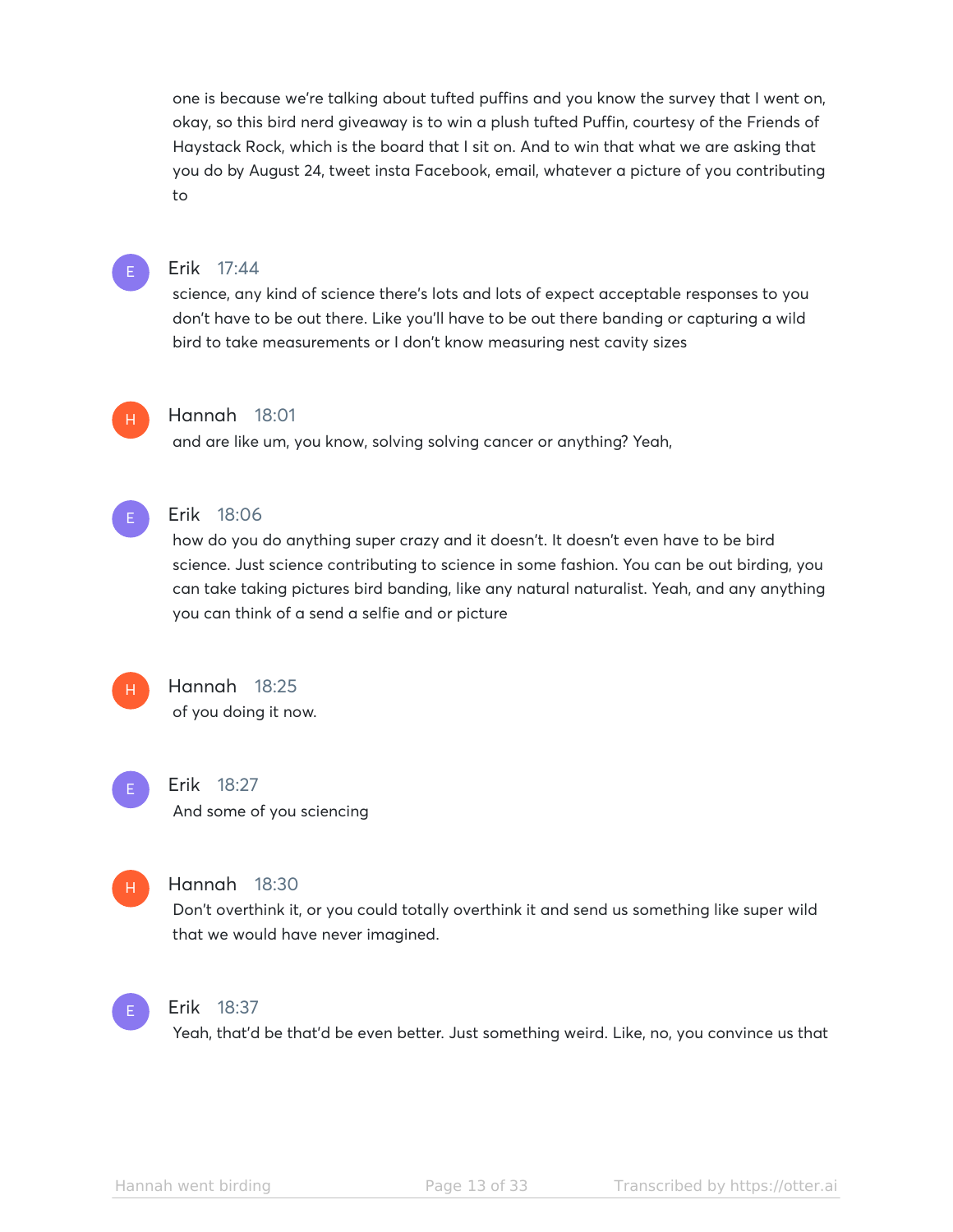that's you science and and and if you can convince us you sciencing then that's, that's good. So submit or post a picture using the hashtag hashtag bird nerd giveaway by August 24. And then we'll we'll give the winner a plush tufted Puffin.

## Hannah 19:00

So thank you to the Friends of Haystack Rock for participating in this with us. If you feel so inclined, check out their website which we'll put into the show notes as well. And check out the cool things that we do and even buy some of the gear that we



H

#### Erik 19:15

like the super plush fancy sweatshirts you guys have right now



## Hannah 19:19

that say protect the Puffin? Yeah, yeah. Those are I need one.



#### Erik 19:25

We were just complaining about how many sweatshirts and jackets we have. I know



## Hannah 19:29

that I need all the sweatshirts a very thickness,



#### Erik 19:34

every possible thickness and sweater.



#### Hannah 19:35

Yeah. So to get on with the main story and story what you're all here for. So this was really exciting. And like we said this was more of a solo adventure. So I sit on the board of the Friends of Haystack Rock here in Cannon Beach, Oregon and our mission is to promote the preservation and protection of the intertidal life and birds at Haystack Rock.



## Erik 19:56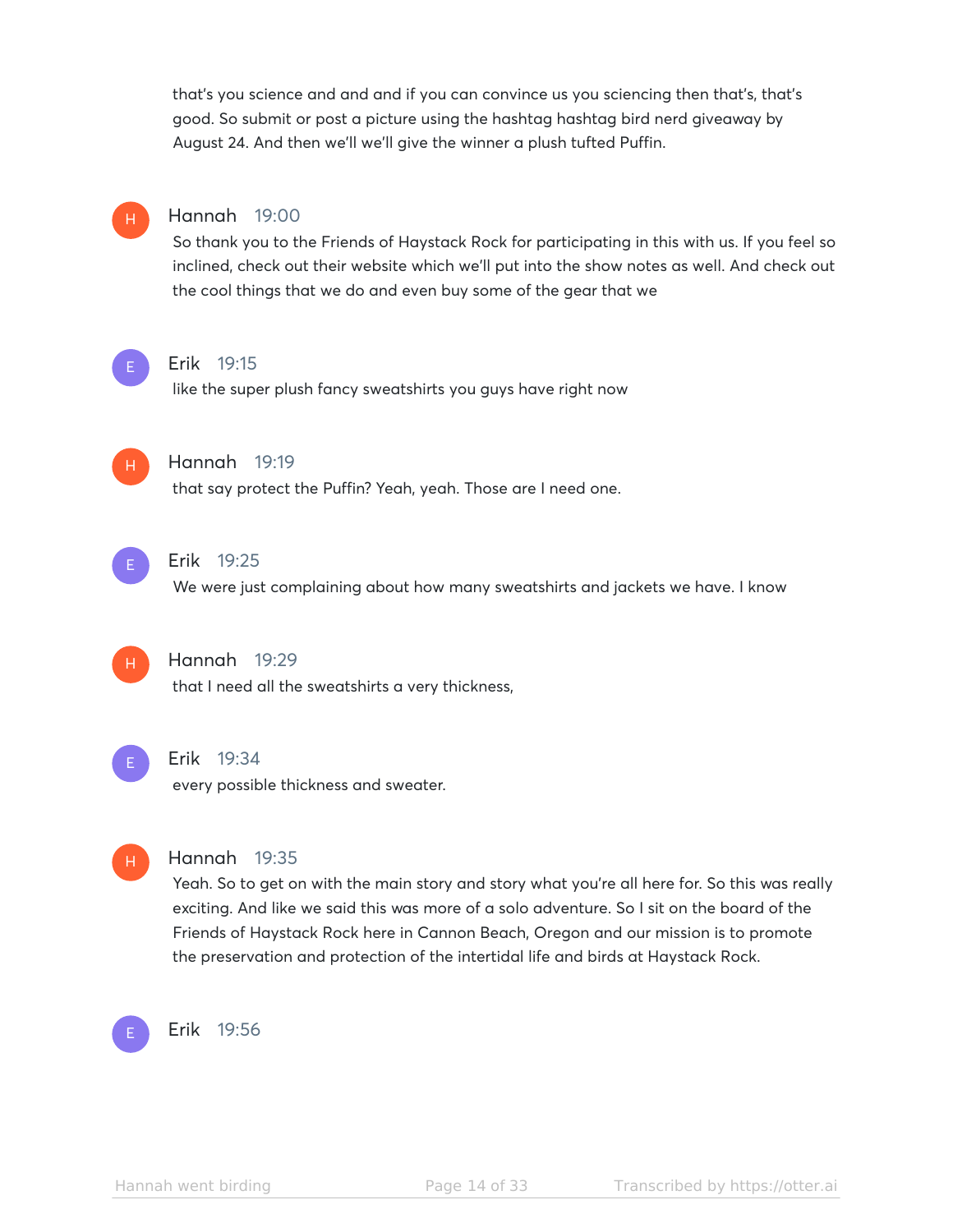So some of the cool things that friends of Haystack Rock do is they They support. They support a lot of different research. So they have, they have a number of scientists that they help fund the research, mostly on Puffin stuff. Because puffins are pretty integral to, like, education on Haystack Rock. Yeah, we're getting people interested.



## Hannah 20:18

Everybody wants to come see one our town has puffins all over the place. Some of them are the wrong Puffin but you know, that's, that's okay.

## E

#### Erik 20:25

That's that's the way it goes. Sometimes. Sometimes Sometimes you get the wrong path. And when you when you commissioned an artist,



#### Hannah 20:30

and we're so lucky to have an incredible amount of species that live on Haystack Rock, we've got black oyster catchers pigeon guillemots, three species of cormorants, Harlequin ducks and just a variety of different intertidal species like sea stars sea anenomes and nudibranchs and if you're not familiar with the new to bring their their sea slugs pretty



## Erik 20:51

Oh my gosh, there's this one the the opalescent nudibranch.



E

#### Hannah 20:54

Yeah. It's like the more common one.

#### Erik 20:56

It's Yeah, it's super common. Like, I feel like every time we go down to look for new bearings, that's what we find. And we don't find any others. But it's so interesting, because it's like this little translucent, like sea slug that is like, maybe two inches long. When they're like, the giant ones are like two inches long. Yeah. And they have like these, these horns all over him that then have like, multicolored like orange and pink, like sort of little tufts at the end of the day at the end of the translucent horns. So it's just like this really interesting looking like a ghost like, like, across the across the bottom of the table. And I'm sure if you put your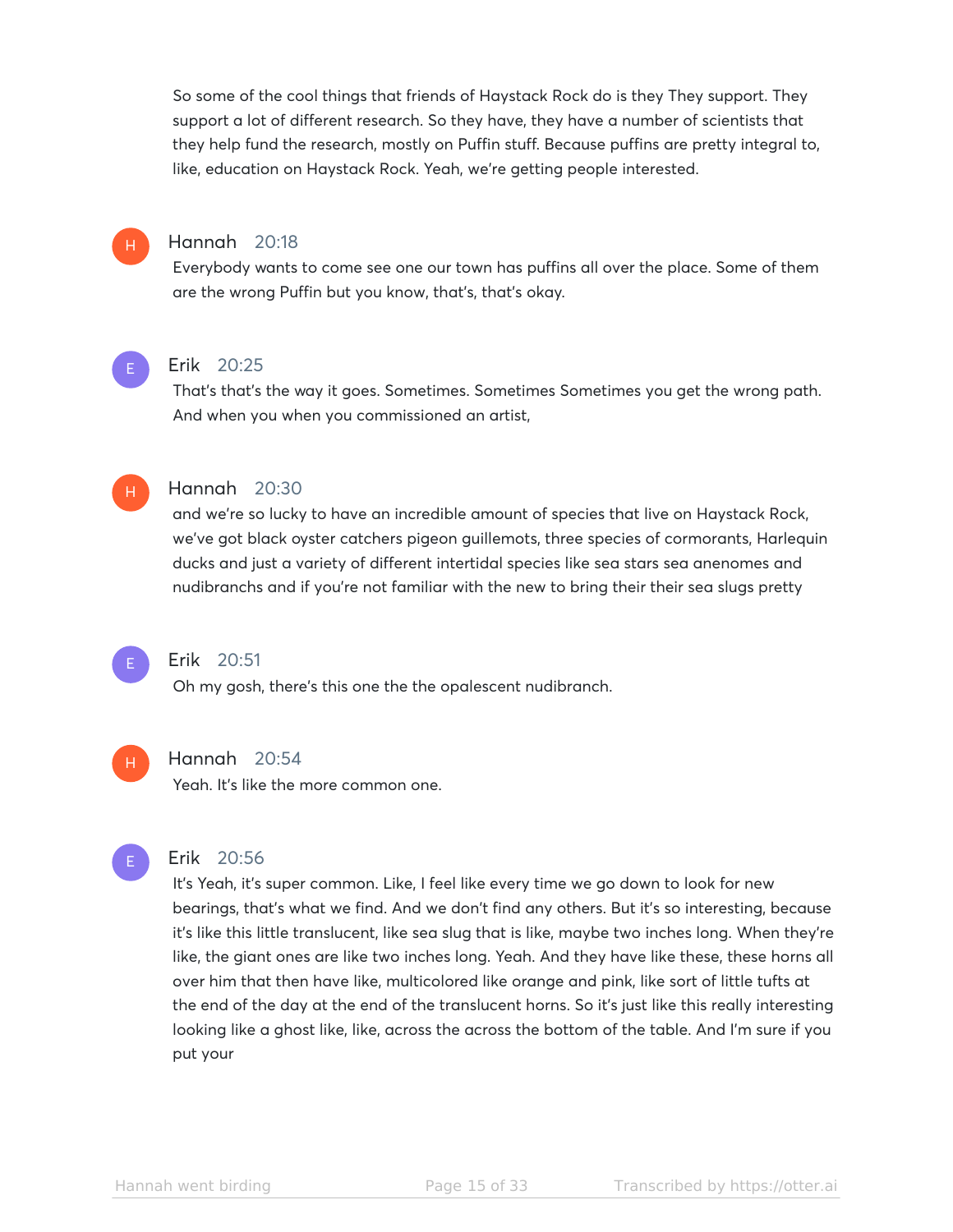#### Hannah 21:36 H

head underwater, it would make that sound. Oh, absolutely. Yeah. Well, you have all the Oh, barnacles



#### Erik 21:44

barnacles doing their thing. And then you hear as this guy's like walking along.



## Hannah 21:50

Yep, that's definitely what happened.



#### Erik 21:52

If you ever stick your head inside a tidepool, you hear all sorts of things. Some things you don't want to hear me hear all sorts of



## Hannah 21:58

things inside of tidepool, there's something silently screaming.



H

## Erik 22:05

It's probably it's probably something being eaten by a seastar.

#### Hannah 22:09

And I know we've talked about this area a lot. But we do get a lot of visitors a Haystack Rock. So it's super important that the work that we do, to try to protect and preserve and educate visitors about these cool species that live there and help to, you know, great stewards of our environment. So as as Erik mentioned, as a friends group, we partner with a variety of organizations, including the US Fish and Wildlife Service, which we've partnered with a number of times to Yeah. Because the rock and surrounding marine garden are part of the Oregon Islands National Wildlife Refuge. And they're like Erik mentioned, there's a number of scientists that we work with frequently because of our lead charge. Right now. It's tough to puffins. We designated this the year of the Puffin, the year of the Puffin. And so we and I mean, just on and on, we fund scientists to do things,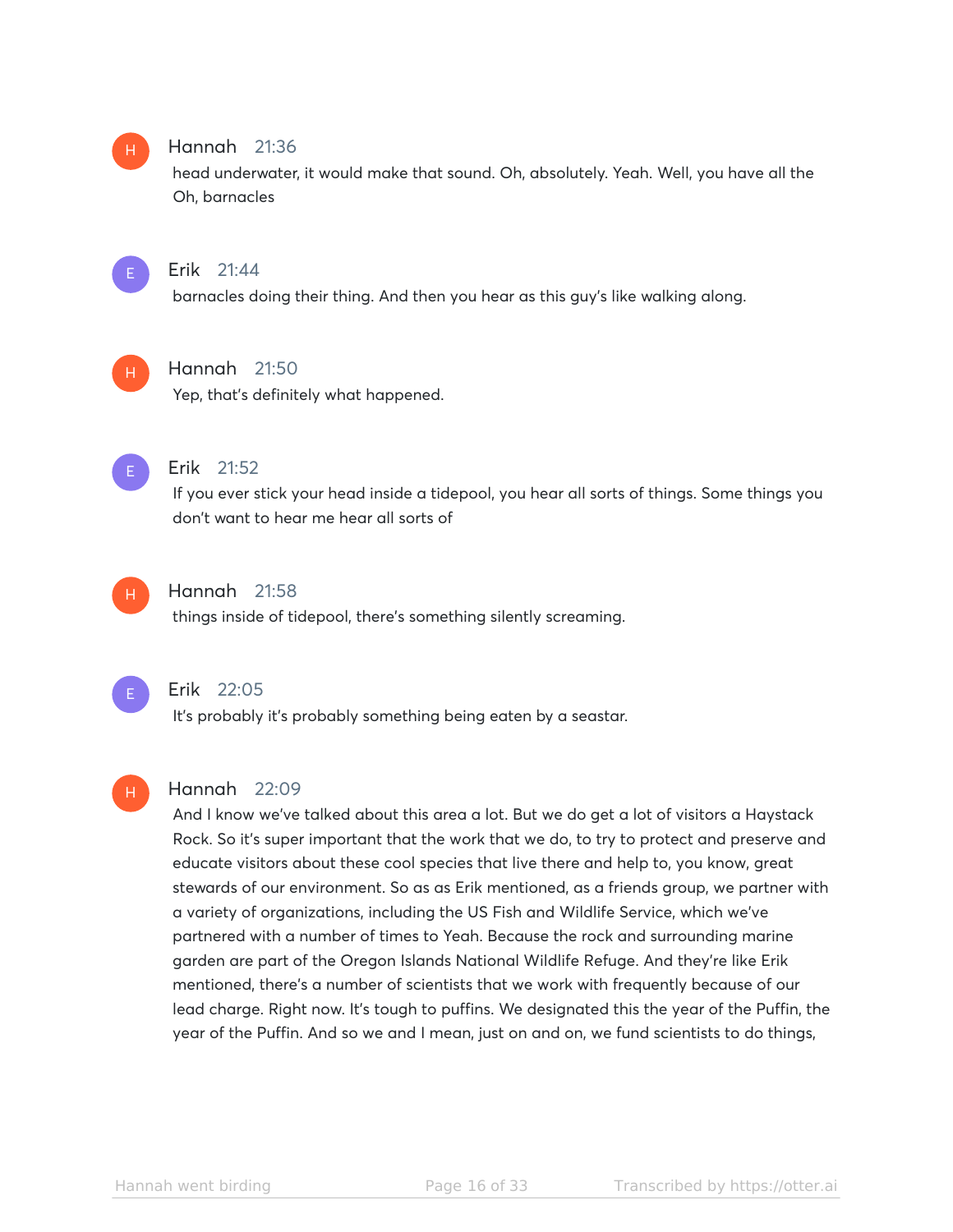and they do a lot of surveying for the species. And they also tried to attach, you know, like the transmitting devices, so we can find out more about the species. They do burrow surveys, like go into the burrow and like try to pick out like fecal matter so they can figure out what the species eating. But do you know the details of how they get back to the bird was at least like one of those cloth things like for picking up garbage? Well, I saw a picture the other day, and they just like, stuck in there.



#### Erik 23:33

Yeah. I mean, cuz like puffins. They can they can be like up to six feet deep.

#### Hannah 23:38

Yeah, I'm, I'm sure they have an idea. Like how deep it is. And when they get, like they



H

#### Erik 23:44

said one of those like, little fiber optic, like things with a camera and they go down and like just grab some poop off?



## Hannah 23:50

Probably. I don't know. Anyways, so there's a lot of Sciences going on, because tufted puffins in what we call the California current here, are in decline. And we did do an episode about tufted puffins a couple years ago. So if you want to learn more about them, go back and listen to that episode where we interviewed a scientist, one of the board members with that's on there with me, and then a volunteer researcher, so they have much more information about tufted puffins, then we're going to provide right now.



#### Erik 24:22

Yeah, this is this is more about him his adventure, not to my adventure, not about the science of puffins.



#### Hannah 24:29

So this year, they were able to get out and do some surveying which they you know, have issues doing every once in a while because of things like COVID and then like weather conditions and sea conditions and funding. And we were able to help them get this boat surveying going so they weren't able to do it this year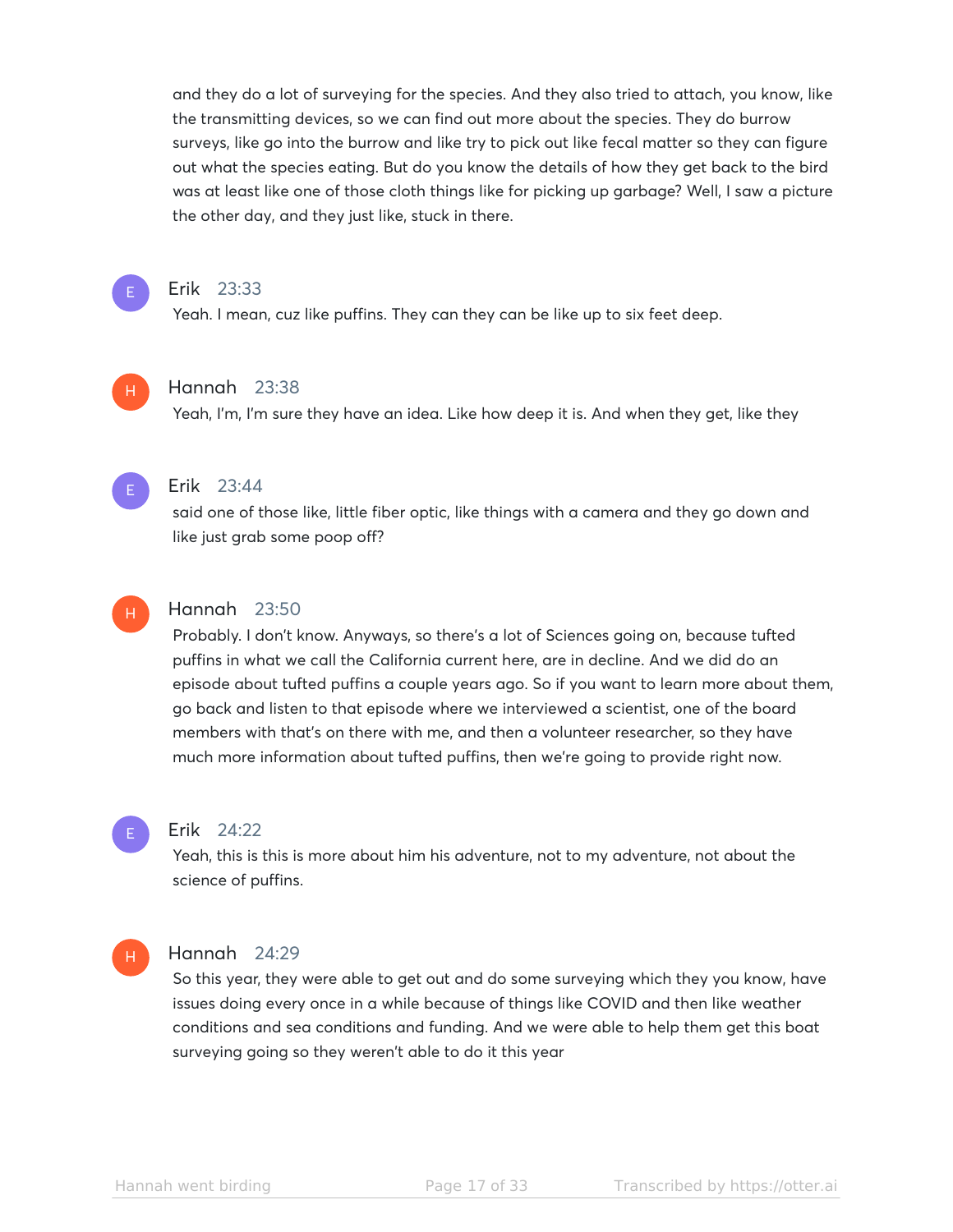#### Erik 24:51

cuz you guys funded the gas for it right?



E

## Hannah 24:53

I believe so.



## Erik 24:54

Yeah. So it without the Friends of Haystack Rock. There wouldn't have been any fuel for the boat to get out there. Do this survey.



## Hannah 25:00

Yeah, yes. And so because of that, I got to see it on the boat, which is very exciting. They also do helicopter surveys, which seemed pretty cool. So I don't know what I have to do to get on one of these helicopters or



#### Erik 25:11

I guess, you have to fundraise more to figure that out.



## Hannah 25:15

Anyways, um, I was lucky enough to fill a seat on a boat survey, and I was actually able to contribute. So I wasn't just along for the ride. Oh, yeah.



#### Erik 25:23

Yeah, it's everyone because it was a small boat, like everybody had a job. Right. So



#### Hannah 25:27

Boston Whaler, I think is like a 32 foot Boston Whaler doesn't mean anything to me, because I don't know anything about boats.



#### Erik 25:36

So those boat aficionados out there, it was a Boston Whaler 32 foot.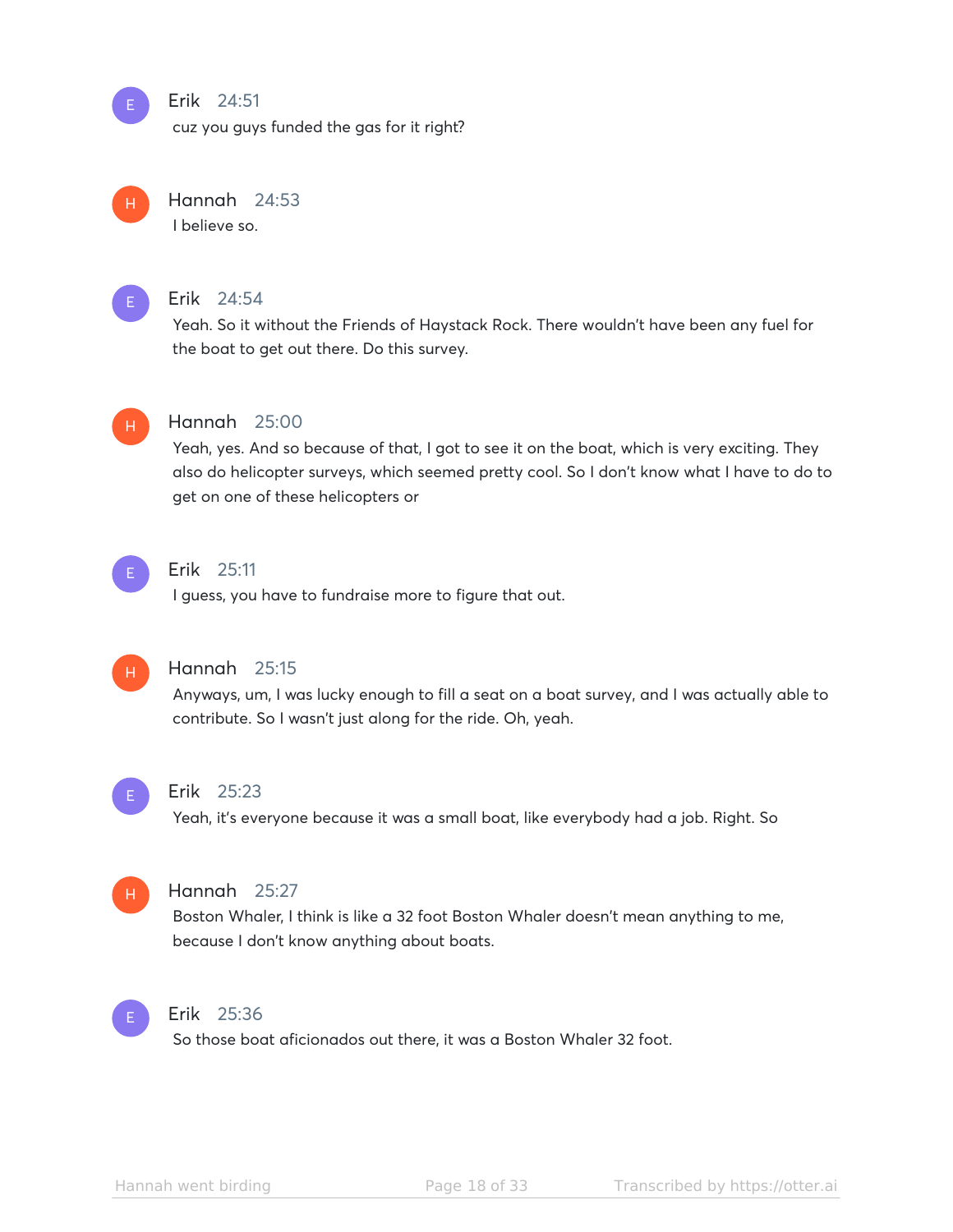#### Hannah 25:39

I'm pretty sure. That's what they said.



H

#### Erik 25:42

And then we're gonna get made fun of because like, it was not even a boat. That's not a boat. It's not about type.

H

#### Hannah 25:48

I think that's just a brand of rum.



#### Erik 25:51

Chicago whaler, obviously. I don't know. Okay.

#### Hannah 25:56 H

Obviously, we know a lot about this. So I get to Garibaldi, that's where we're launching from, which is about an hour south of us. I got there at about six o'clock in the morning. So it was an early morning for me. I met Shawn who is the the lead researcher on us, NOAA, who is a grad student at Oregon State University, doing tufted Puffin research trying to figure out the food that they the prey that they're after, and what they're successful in getting. And then Alyssa, who's the intern with US Fish and Wildlife Service. So Shawn getting there, Shawn did a great demonstration of all the safety features. I mean, he got an A plus for this. Like he showed us every single safety feature on the boat, including how to get into a survival suit.



#### Erik 26:45

So like survival suit, like what they have on like the Deadliest Catch where it's like the whole flotation thing, you climb inside, and it's like, keeps you in like the Stay Puft Marshmallow sort of thing,

#### Hannah 26:56 H

basically. Okay, yeah. So I feel pretty confident that I can get into one of those now, because Sean's great teaching of that. They also brought me a float coat, which I was joking with Alyssa, it made me feel like I was on the Sea Shepherd, because, you know, the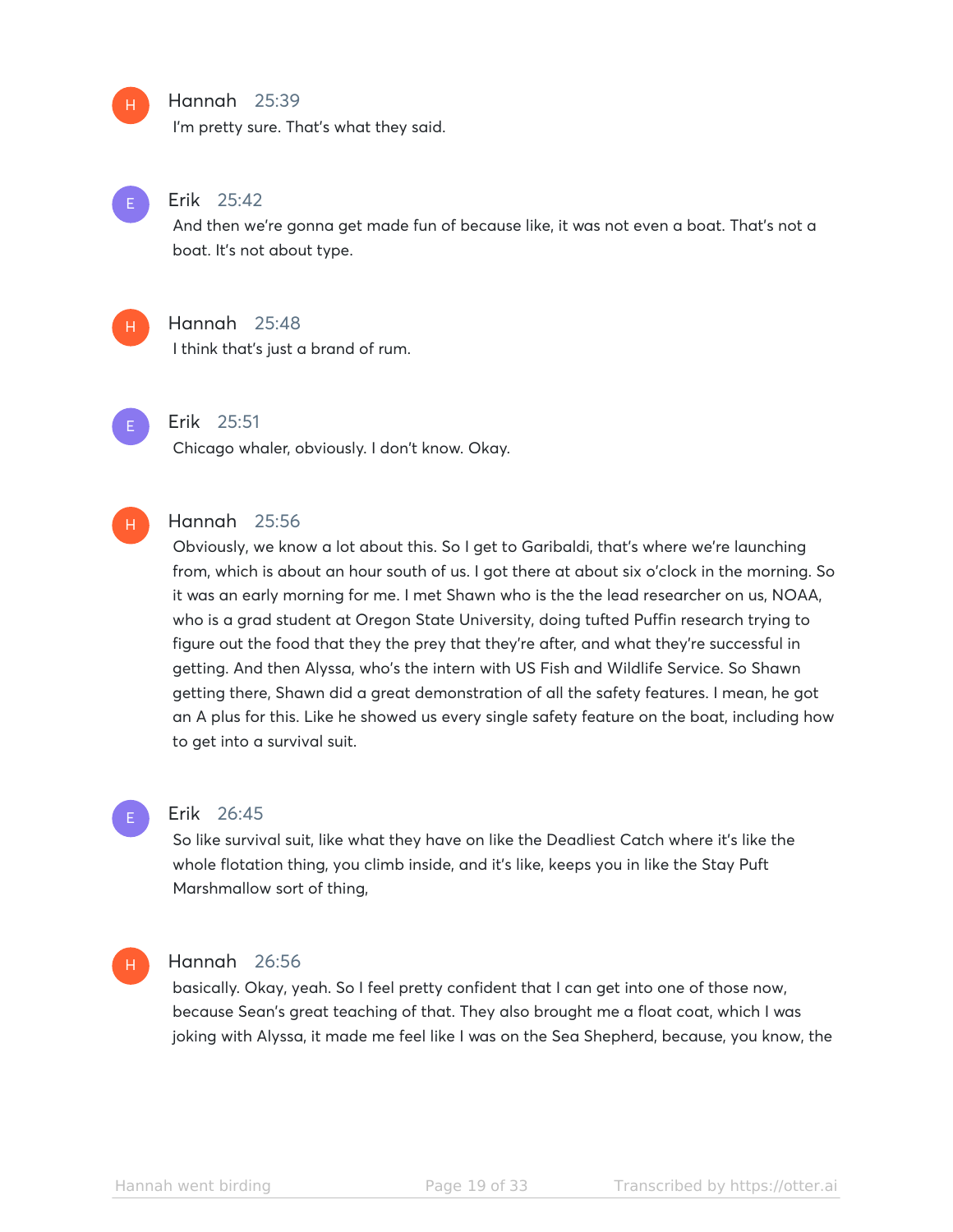big jackets, and they were Oh, yeah. Yeah. So it's a, which is a great item to have. I had never, you know, been exposed to flow coats before and we've been on pelagics but it's warm. It's puffy acts as a life jacket, and also acts as a little bit of like a padding for on the boat because the boat was rough. So we got on on the water, got the boat going and just went about an hour north. Which, you know, got us up to right outside my door. Like I drove an hour down,



#### Erik 27:48

drove down to get on a boat to come right back home.



## Hannah 27:53

But it was so cool. You know, just seeing the coastline from that angle. Because I had never, you know, been out on the Oregon coast like in the water, you know where we live. And so there's all these features that we see normally when we're driving or you know, on the beach or whatever. And I got to see it from the backside.



H

## Erik 28:11

So Neahkahnie mountain does that look as menacing as from the ocean as it feels like it looks from land?

#### Hannah 28:19

It does. But Cape Falcon does not really it was Yeah, it was really weird going into cape Falcon or going past it because there's the marine reserve the cape Falcon marine reserve, and it just did not look like nearly as big like I had trouble picking out where short Sands Beach was.



## Erik 28:35

Oh, really?



#### Hannah 28:35

Because it seems like a lot smaller when you're out on the water.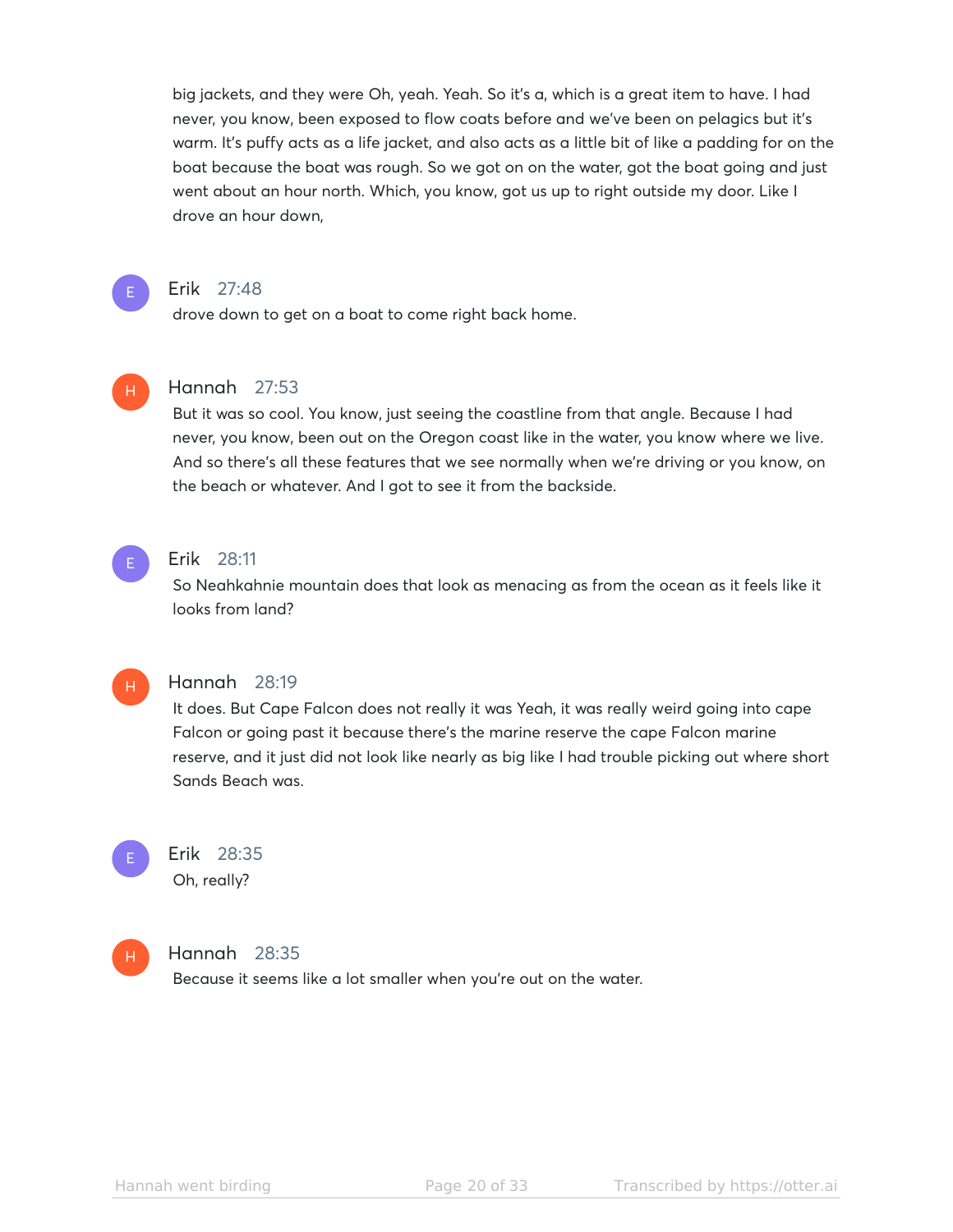#### Erik 28:39

That's interesting. Yeah, so that would mean it's a small Cove, but



it is but it seems like really big when you're standing there because I mean, it's like half a mile of beach. So yeah, that was really cool. Got up to Haystack Rock, which you know, Haystack Rock. Oh, big, beautiful rock, which does not look the same on the backside. Like, I mean pull it up. It's like, is that really haystack?



E

#### Erik 29:05

That's not the shape it is



#### Hannah 29:06

yeah. And right when we got there a bald eagle spook the common murre colony and so they just waterfall off the rock into the water. Which was super neat to see but also kind of disappointing because it's like I'm gonna make it all so much harder,



## Erik 29:23

because now there's nothing on the rock to count. Yeah.



#### Hannah 29:27

We did have a couple tufted puffins, like flypast, but we didn't see them up there Burrows, which was a little disappointing And like I mentioned, we all had a job. So Shawn was driving the boat You know, that's pretty important job. One person was was counting burrows one person counted birds in the sky in the water. And then third person was looking at the habitats to see if there were invasive species or habitat changes that could have influenced tufton Puffin, nesting or usage of that area.



Erik 30:00 So as your job

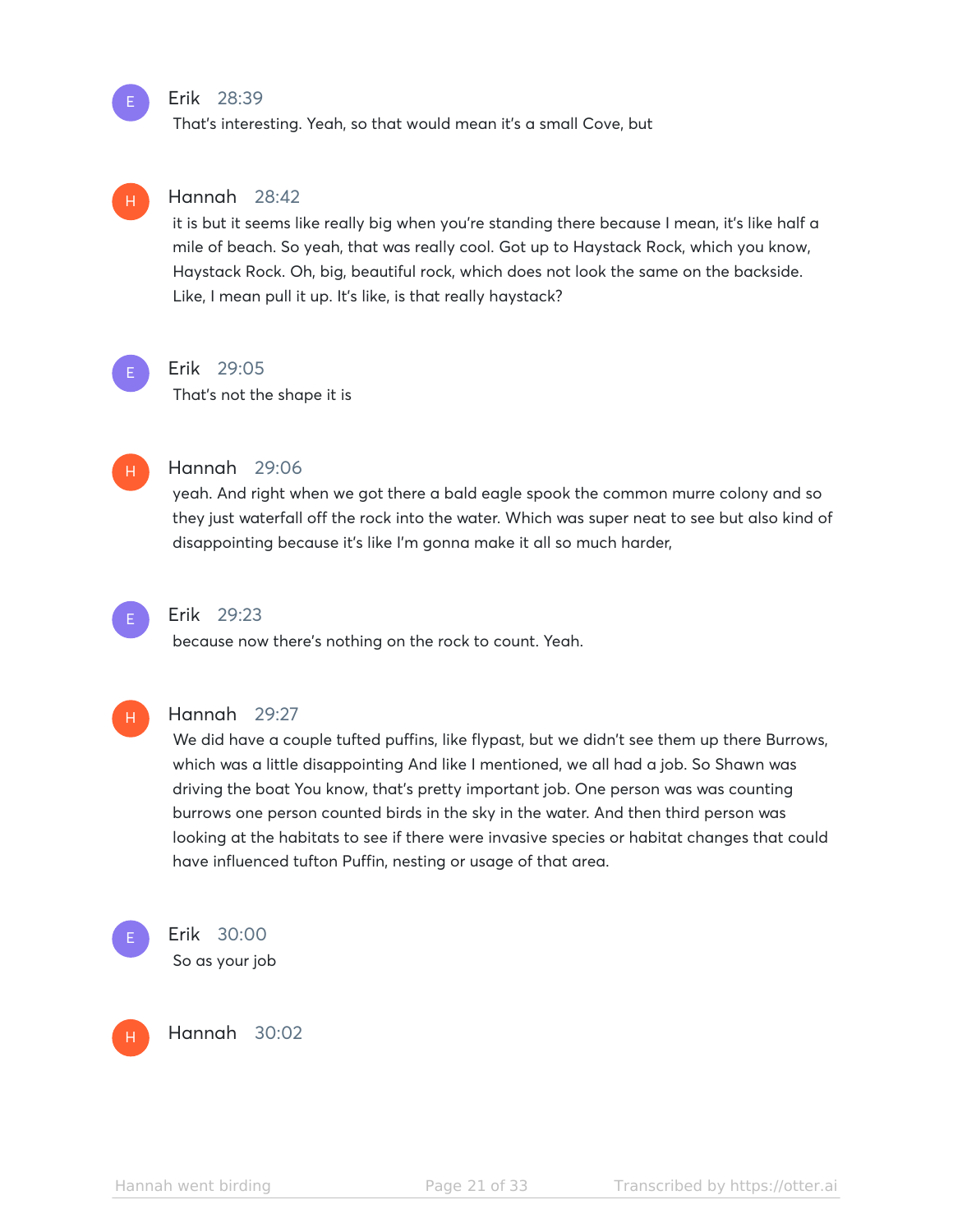it was the the habitat habitat. Yeah. Okay. And I was also supposed to take pictures, but we didn't, there wasn't really any changes to any of them. So we didn't take any pictures. Okay. But it was really cool because they have a tablet that has this computer program on it to enter all that data into Yeah. Which I get like on a, you know, laptop. For me like a laptop is like, Oh, yeah, it has a program, whatever. Like somebody created it. But the fact that it was on a tablet was like super cool to me. It's like, wow, somebody, here's an app developer. So that was really neat. To see Haystack Rock from the backside. I can see all the people on the beach and it's like, haha, I'm out here. You're gonna

#### Erik 30:46

say and I imagine we were all standing on the beach, kind of minding our own business and didn't even care. Now notice, probably not. You're out there laughing at us. And we're just like, doo doo doo doo. We're what we're watching the waterfall of murders. I didn't I didn't actually go out. But we're watching the waterfall of murders and you're watching it and



E

#### Hannah 31:03

they were flying over us.



## Erik 31:05

And we didn't even notice you were there.



#### Hannah 31:08

So then we jetted North a little bit further to what's called bird rocks. Here in Cannon Beach is like on the north side of Cannon Beach. And there are other rocks out there that are super cool, but they didn't have any puffins on them either. They had more you know, cormorants and pelicans and, and murres. So then headed back south. And there. I there weren't any other stops.



#### Erik 31:37

Did you see like Rhino auklets or anything we saw?



#### Hannah 31:41

Yeah, sorry. There was a lot of Rhino auklets that were flying past. Okay. And which was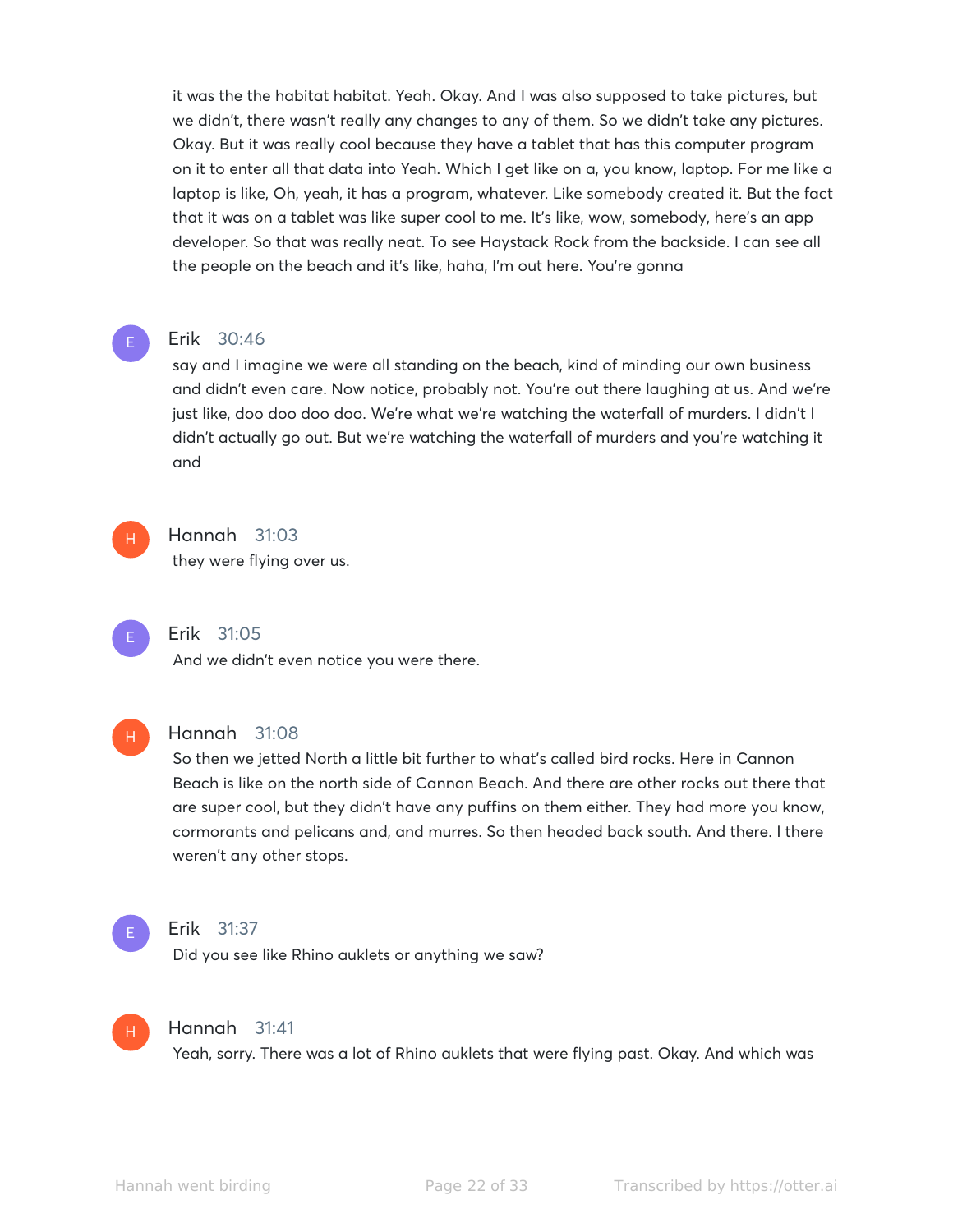super frustrating because I didn't get a good look at any of them. Yeah, but it's like, I know what they are. I just didn't get a good look. I was really hoping for a parakeet auklet that was like when I go, I would have been super cool. Yeah, so I had Shawn watching out for that. while you're driving, look out for this.



H

## Erik 32:01

I don't hit any rocks on the way

## Hannah 32:03

I was trying to hold on. And, you know, I was fortunate that I had one of those scopolamine patches behind my ear because I don't normally get seasick, but I put one of those patches on my ear because sometimes I do get sick like when I wake up really early. Like I feel you know, sick from waking up too early. I don't know. But I did put one of those patches on and I mean, I had like the best sea legs. I was fine. Well, you're welcome. Thank you. I appreciate it. But poor Alyssa did get very, very sick. So unfortunately, we had to drop her off halfway through because I mean, she just like I felt so bad for.

## Erik 32:48

E

H

So I get really seasick. Yeah, but I'm I guess I'm lucky in my seasickness that I don't get, like the pathetic type of debilitating, debilitating like, just like laying there just like feeling awful. Like, I just get I just get very vomity and it's like, Okay, well, I'll just, I'll do my business. And then I'll go back to birding. And then oh, no, here we go to do my business and then go back to birding. So it's, for me, like, if I take a bunch of Dramamine, then I get really sleepy, and kind of kind of a little out of it. But for the most part, like for me, it's just kind of like, it's this inconvenience on the side that like, all of a sudden, I'm like, Oh, no, leave me alone for a second. And then I go back and everybody look away, everyone look away, I have some business to take care of.

## Hannah 33:35

And granted, I mean, it was pretty choppy when we are out there. So I could Yeah, you definitely would have been out there. And because it was such a small boat, you know, like you're really subject to a lot of the waves and when we were headed out there, like it was kind of like, like on the waves because we you know, full throttle.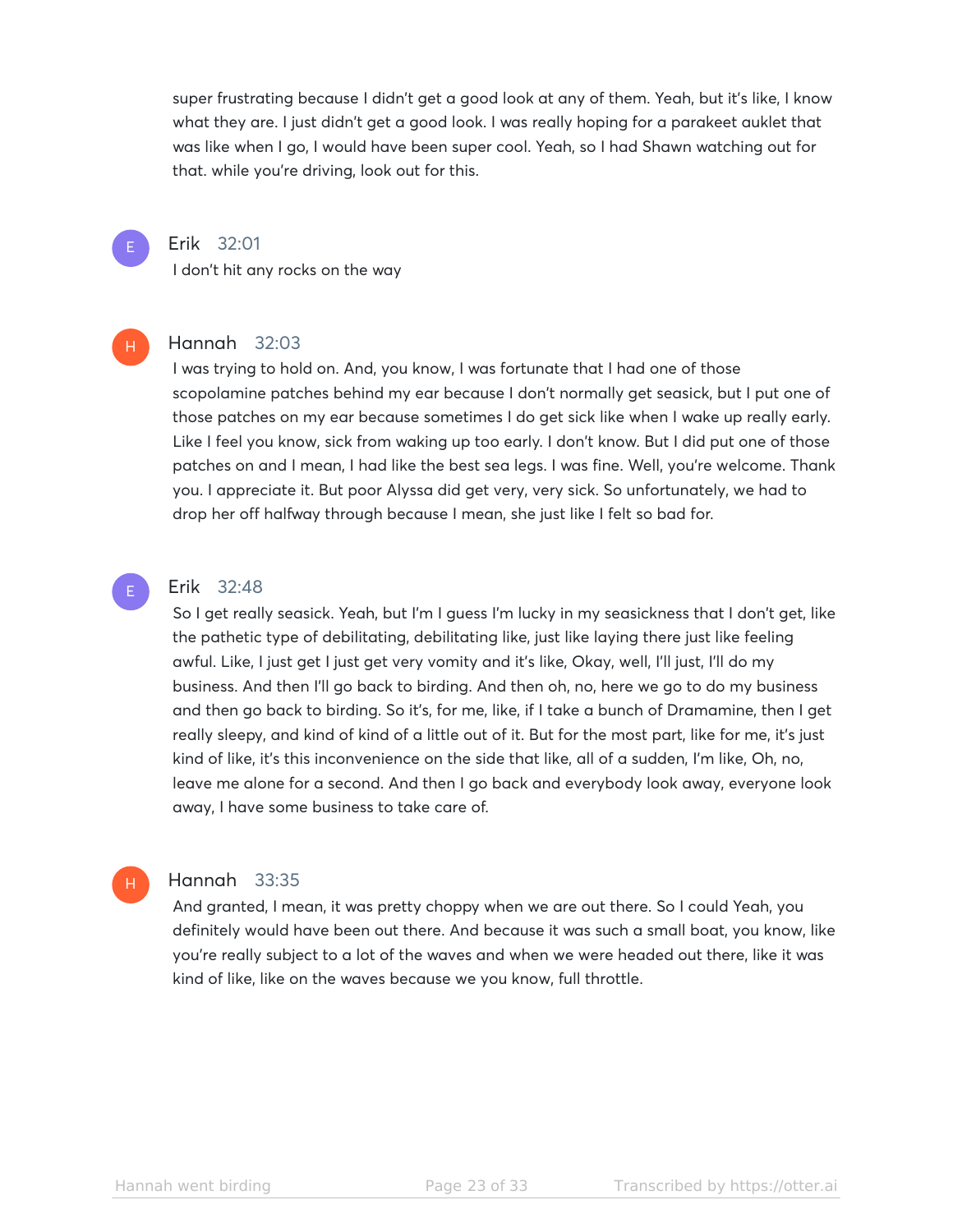#### Erik 33:57

See, I don't do it's it's it's when it starts doing the like the three axis, like is the the the pitch, the yaw and the roll you get all three of those going yeah, it's just um, but

#### Hannah 34:09

and when we were stopped



H

H

E

## Erik 34:10

like it definitely was like I can I can imagine if it was chopping when you were driving and then you stop and then all of a sudden you're just going upside down.

#### Hannah 34:18

And but but part of the cool thing when we went to go drop her off, like we kind of slowed down in the bay right there and like at the headwaters of the bay, and what was really neat was the water coming out of tim mcveigh how like the color differentiation between that and the ocean water where they meet. Yeah, I thought was one of the coolest things I've ever seen because the water coming out of the bay was like this, like light blue color. And then the ocean water was like black. And there was like a definitive line of like, this is Bay water and this is ocean water. And like I've seen pictures of like Brazil like that, like where the Rio comes out in the ocean and how it has this channel have water that goes out and like, you know, I think the real waters like real muddy or something like that. And so that's part of the, the color difference, but this was like the Mississippi or the Columbia, because I know I've seen pictures of those two. Okay, I don't know that I've seen the Columbia.



#### Erik 35:15

Columbia looks pretty cool. But it's it's like this giant plume that like goes way out



#### Hannah 35:19

that yeah, that's what this looked like. And it was just so neat to see it like from the water. Yeah, and I don't know that I've ever noticed that when we go on a pelagic at any other place. But I'm definitely going to be looking for that from now on. So it was just really interesting. Yeah, that's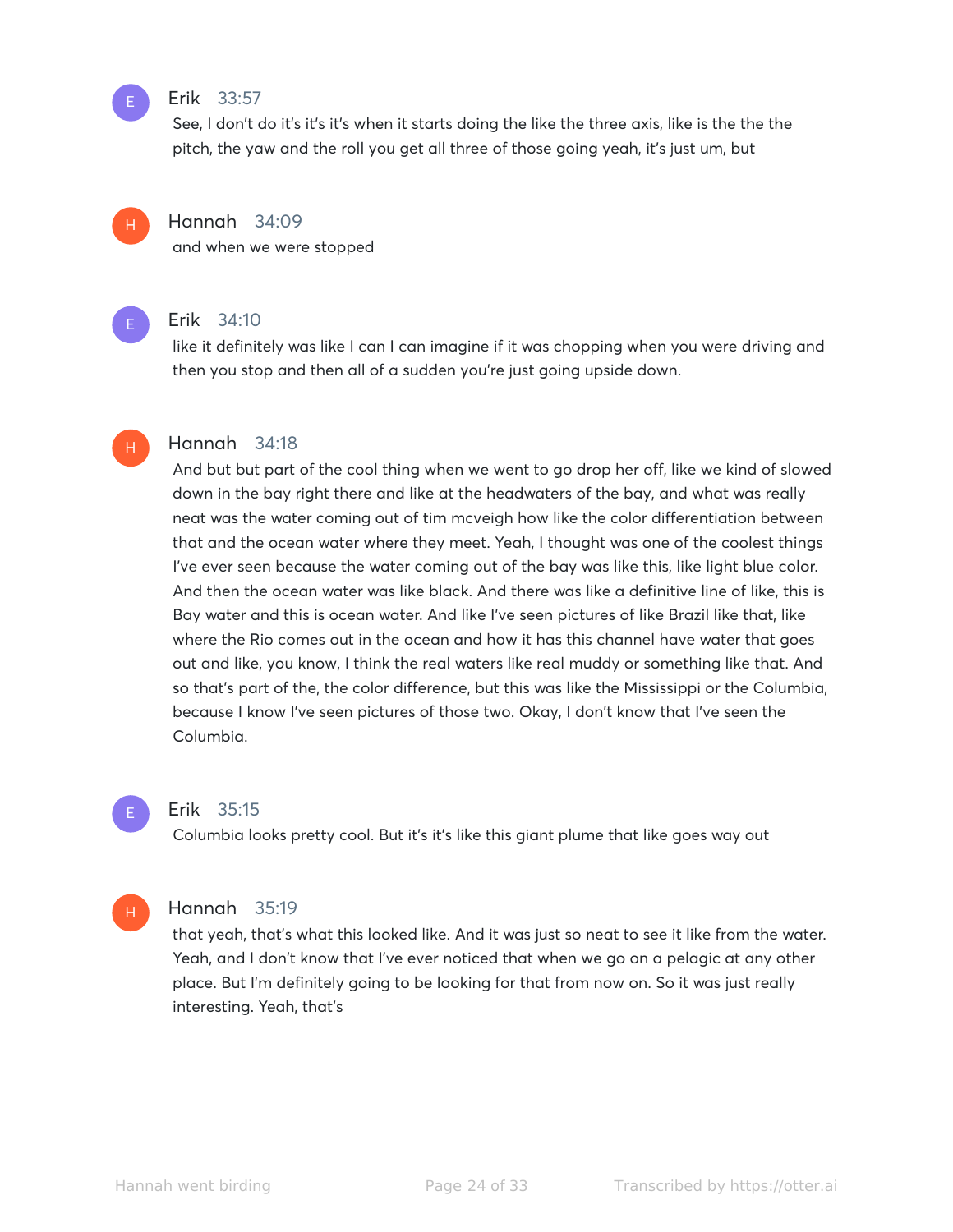

H

#### Erik 35:33

that is really cool. Yeah, that that'd be interesting. Because like the what I can picture is I can picture the Mississippi, which I've seen very aerial pictures of that, and it's like a muddy plume coming out. And then the Columbia is like what you're describing, like a, like a clear plume coming out into the, into the deeper, darker water. Yeah. But yeah, it would be interesting to pay attention the next time we go out at other at other places.

#### Hannah 36:00

Yeah, I mean, I there was like, you could just draw a line in between the two of them. You can pick up a glass of that water and be like, this is gonna be fresh water. Probably not. It's probably still salty, it's brackish. So anyways, we got back on the water. And we went south from Tillamook Bay. And that took us to Cape Meares, which Cape Meares is one of my favorite places on the Oregon coast. Because there's this really beautiful lighthouse that you can just you can go walk through, and it's not very tall. But it's just a beautiful headland and also Bayocean spit, which is the section that's north of Cape Mearess. It's a really good birding spot. And it's a fascinating location too, because it used to be a town



## Erik 36:45

until it got flooded.



#### Hannah 36:47

And yeah, until it was abandoned. And so now there's this it's not even like a housing project anymore.



#### Erik 36:53

I don't think it's there's nothing out there. Oh, there's remnants of structures out there. But it's just like huge sandbar now



#### Hannah 37:00

that has Yeah, house or that has trees and stuff. And it's like, a five mile long spit that you can park and then like ride your bike into or anything. But I think the reason, and I'm probably wrong here, but I think the reason that the town was, you know, destroyed and abandoned was because of like the building of the jetty.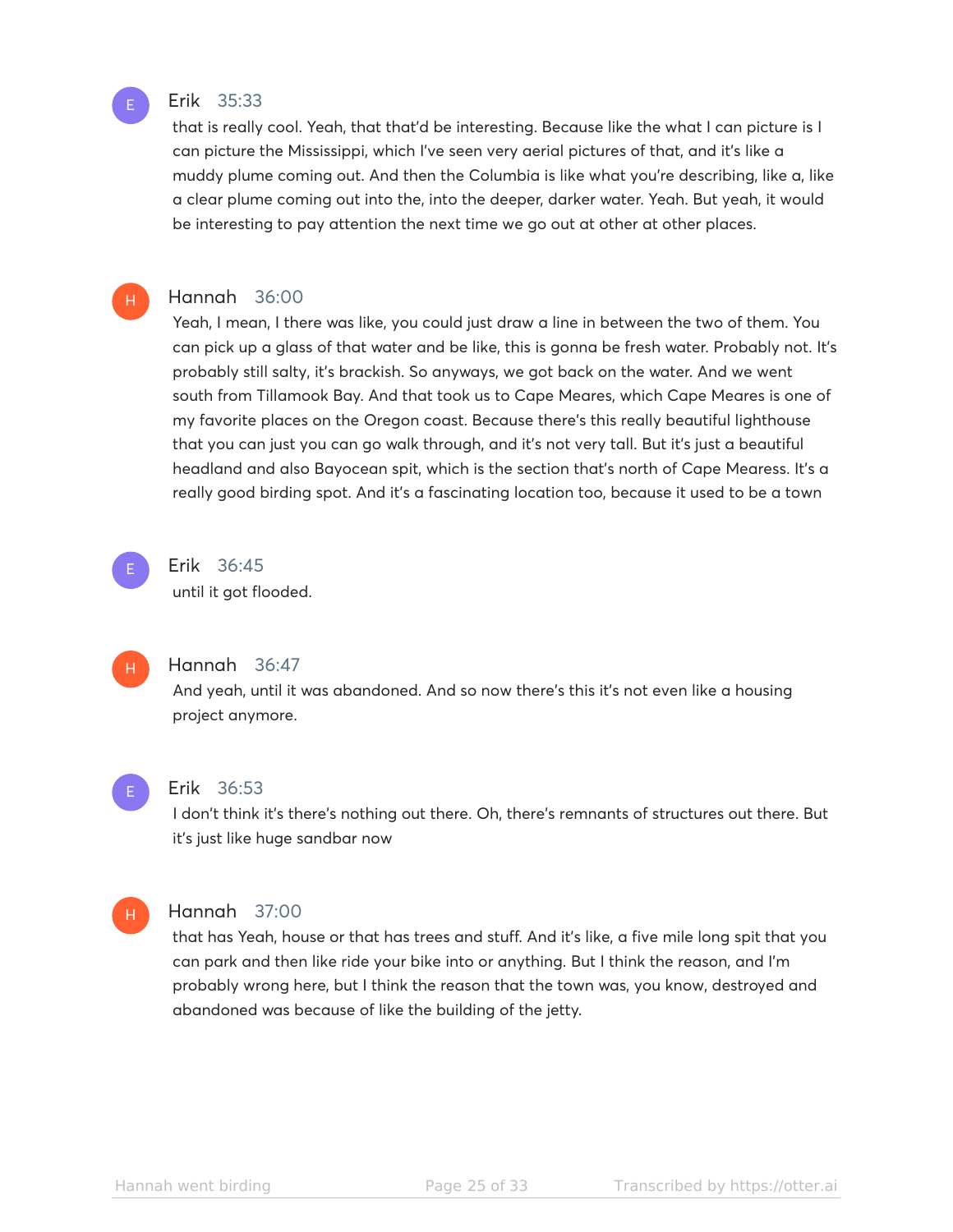#### Erik 37:19

Yeah. So I remember reading this and we're out there a couple years ago that so Bayocean spit they built they built this town. It was supposed to be like a completely self contained, like amazing, like utopia, sort of,



E

## Hannah 37:30

like in the 20s Yeah, there's



## Erik 37:31

a long time ago. They built this town on this spit, because it's like, Oh, this looks like a perfect place to build a town and this bit in the middle of a bay. And then when they were developing the entrance to the Bay, they built the North, North jetty first or South jetty. They built one of the jetties first and then that caused the sand that the that they were on to start washing out and the water level to rise. And it was like Oh, geez, so they started flooding everything and everything got like ruined. And then when they built the second jetty to finish to finish the project like 20 years later, they once both jetties were completed all of a sudden all that the sand came back up and all the water receded and they were the everything was exposed again. So it was like, oh, now it's buildable again. But it was just interesting that they just like they they had this house, they had an auditorium they had a school that had everything out there



## Hannah 38:21

was like a theater out there



#### Erik 38:22

all this stuff and then they completely ruined it by building one jetty. And then when they built the second jetty, they re re made the area viable again for building.



#### Hannah 38:32

Yeah, Atlantis came back up out of the ocean came right back up out of the ocean. So yeah, all the details of that are fuzzy. But it's it's just a really cool party in place. I think we talked about it in one of our episodes, too.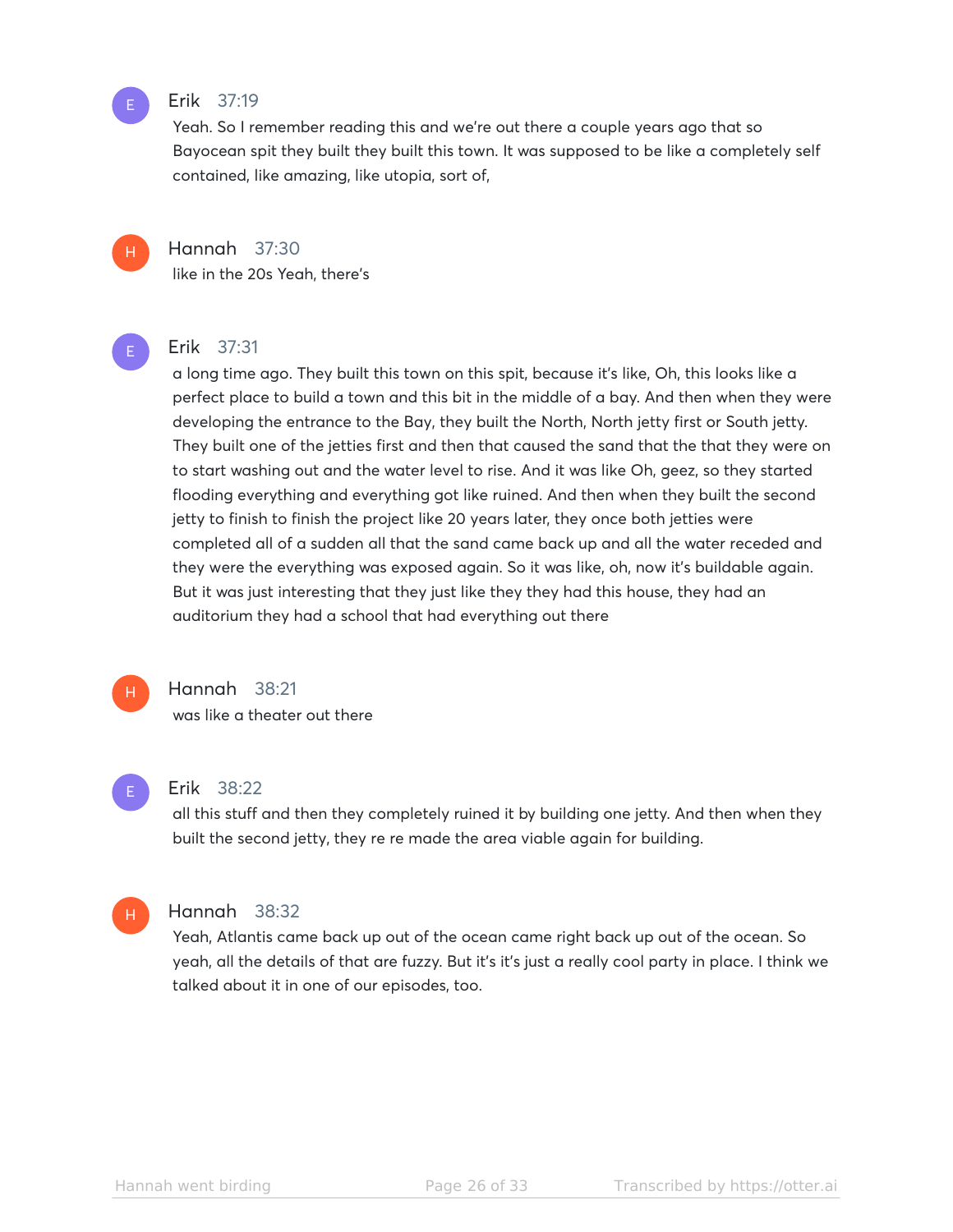#### Erik 38:46

I think we've been I think we went out there talked about it.

#### Hannah 38:48 H

And Cape Meares is just south of that. And like I said, it's gorgeous. It has this, like you're on top of the headland. And when you walk down to the the viewpoint, so when you walk down to I think it's like a cove but it's like it's like a high, Rocky Cove. So you're like



H

E

## Erik 39:06

Cove with 200 foot walls. Yeah,

#### Hannah 39:08

that was insane. Like you're 200 feet above the water, and it's just this big inlet sort of thing. And there's just birds all around. And so that's super cool. And so there's a couple of rocks just off of it that you know, we'd noticed before, but we didn't really ever pay much attention to and those were the rocks that we were serving. Oh, and so there's one called I think it was called pyramid rock. And we did like a big loop around that didn't see any puffins when along the shoreline because these were a lot of these were historic for Puffin borough locations, or they were places that they could possibly be. And so when we're out doing this, we're looking for existing puffins. We're looking at old colonies, and we're looking at potential new colonies and just trying to survey all of the rocks As part of the Oregon Islands National Wildlife Refuge, in the section and about whether or not you know, puffins are present or absent, or were present and no longer there, you know, so just trying to figure out like where the population currently is. Okay. And so we hadn't met Haystack Rock. And we did all of this around Cape Meares with hesalite house, which is neat. And then we, that was kind of the section that we were looking at doing for the day. But because it was about noon, and that's kind of when tufted Puffin, like activity slows down. And so it wasn't really like worth going out looking because they might be there, but you might not see him. Yeah. So we don't want to ruin you know, any data with that. So Shawn did want to go check out three hardrock National Wildlife Refuge, which is the coolest place and someplace that I'd never really even thought about. Yeah, because it's off the shore a little bit. You can see it from Cape Meares. So when you're standing, you know, at the lighthouse, but also there's a section on the south side of that like kind of tree Grove, where there's like this really horrible trail to walk up. It wasn't that horrible. It's just really steep. And like, I feel like the sidewalk was kind of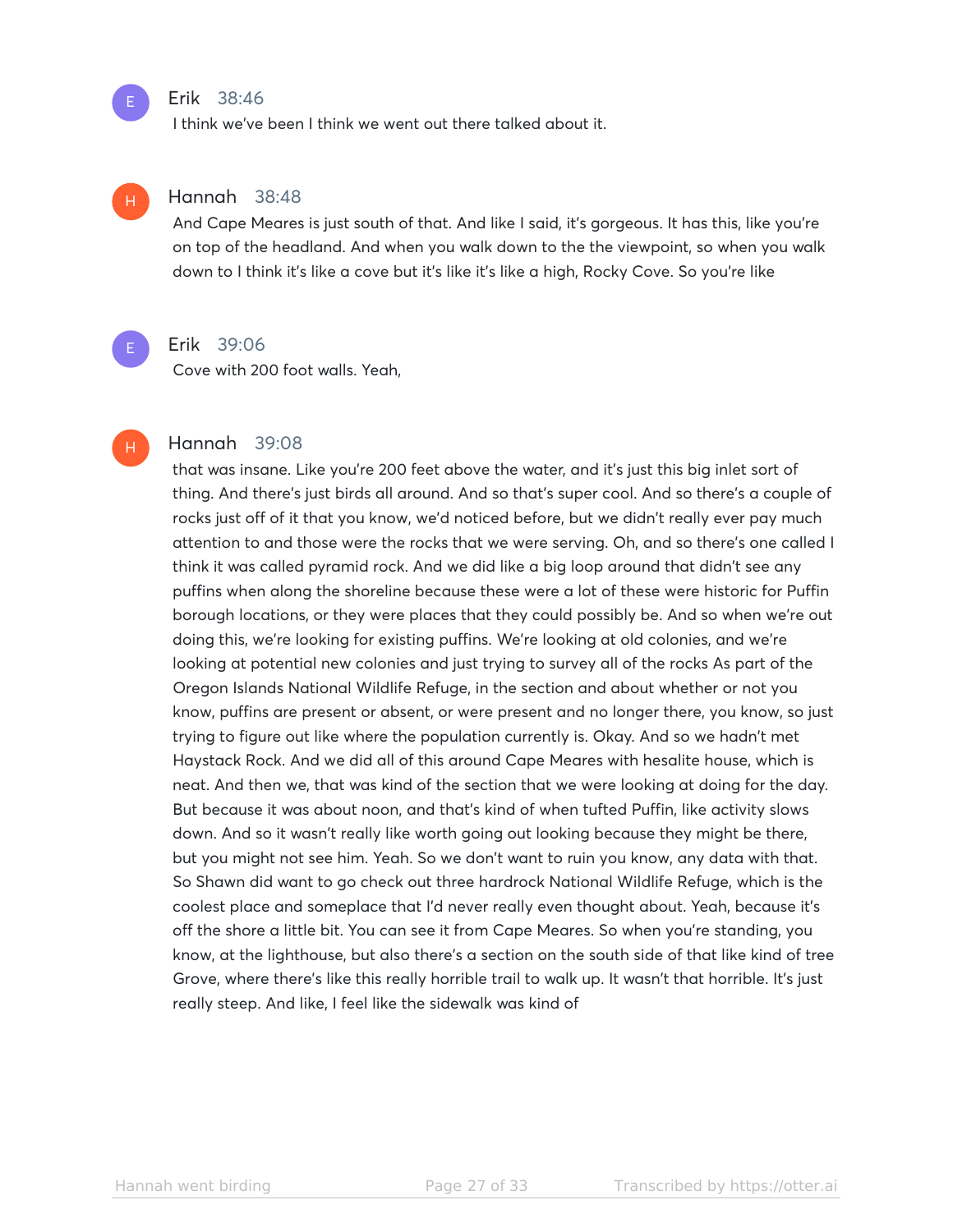#### Erik 41:15

a very uneven sidewalk. That is it does kind of feel like it's falling off the edge of the cliff.



E

#### Hannah 41:19

Yeah, basically. Anyways, from there you can see three are drop, but it's not as impressive as when you're underneath Three Arch Rock.



## Erik 41:28

Do you think any pictures of this?



Hannah 41:29 I took a ton of pictures.



#### Erik 41:31

Want to post this on the Facebook? Which Yeah, this episode? Yeah.

## H

## Hannah 41:34

And so it's a 15 acre refuge. And Shawn did want to like reinforce with us that this area is close to the public, because of the puppy in sight for stellar sea lion. Yeah. So it's closed because of those things. And because we were doing an official survey with the US Fish and Wildlife Service, we were able to make a closer approach than most people can. So please keep that in mind. Unfortunately, it's offshore. So it's not easy to access anyways. And it's close to the public, for public entry your round and waters within 500 feet during breeding season. And we'll post you know, the the refuge website too. So if you want to find out more details about that you're more details about



#### Erik 42:18

how you're not supposed to be out there.

#### Hannah 42:19 H

Yeah. But it is really an impressive sight. It's these three large arch rocks that are out in the water. And I mean, they're ginormous. And when we approached them, I saw like 15-20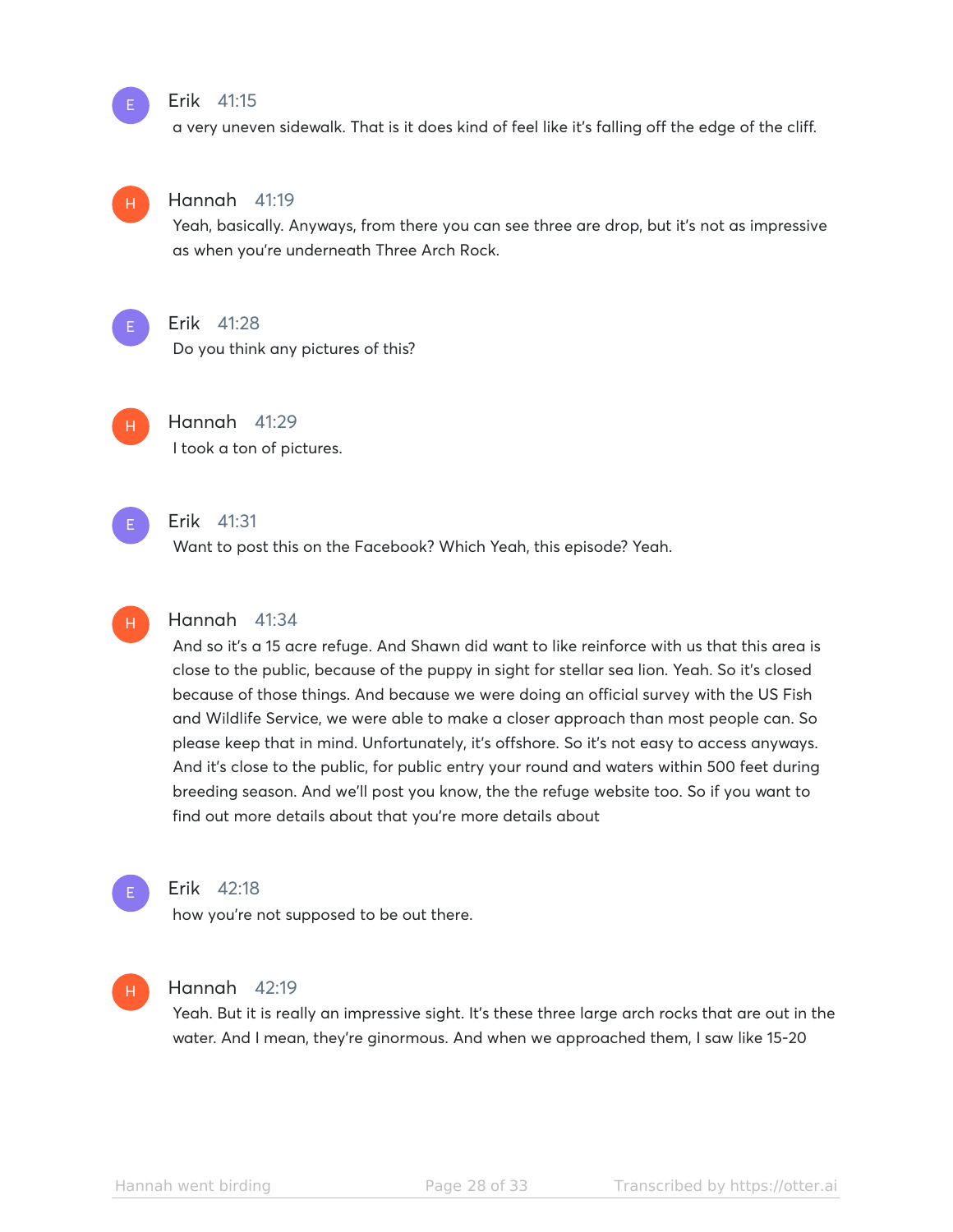puffins No, and I were in the boat, and we were like, I mean, he wasn't as excited as I was about it. But it was perfect, perfect. And they were all like flying above us. Yeah. And he's like, yeah, yeah, there's like, he's like, there's like 20 I was like, I felt like nine. So there's a pretty, I mean, not it's not a good sized colony of tufted puffins out there. Is



H

#### Erik 42:59

it bigger than haystack rocks?

#### Hannah 43:01

I think so. But we'd have to find out from the survey, whether that's actually true or not,

#### Erik 43:05

I saw more puffins there, than I have seen a Haystack Rock in the past couple years. So that's good that they have this protected place, you know, you can go out to However, that doesn't necessarily, you know, mean, the species is like saved because there's a lot of factors that go into why tufted puffins are in decline. Yeah. Which I feel like that's the same with any of any migratory species, like he talked about the birds that fly north and south, migratory, migrate, migrate north, migrate, migrate north to south like they go all the way down to South America, Central America, Mexico, stuff like that, if they're protected really well, the United States, and then they go spend half their year somewhere else. Like they have to be protected really well there otherwise, and this is a thing. So the puffins like, we might protect their breeding spike, breeding spot really well. But then their wintering grounds. Yeah. How well are those protected? Well, how well are they fished? How much? How well, are they stocked full of food?

## H

#### Hannah 44:09

Yeah, yeah. Well, and it's not just that either. I mean, like, sure, you know, that habitat might be really good. Yeah, but when they're going out and finding fish for their babies, like the quality of it in the amount of fish isn't necessarily that great. Like they're bringing back a lot of squid for their babies. And I think it's that squid isn't like as nutritious. Oh,



#### Erik 44:30

I think it's good to be really good,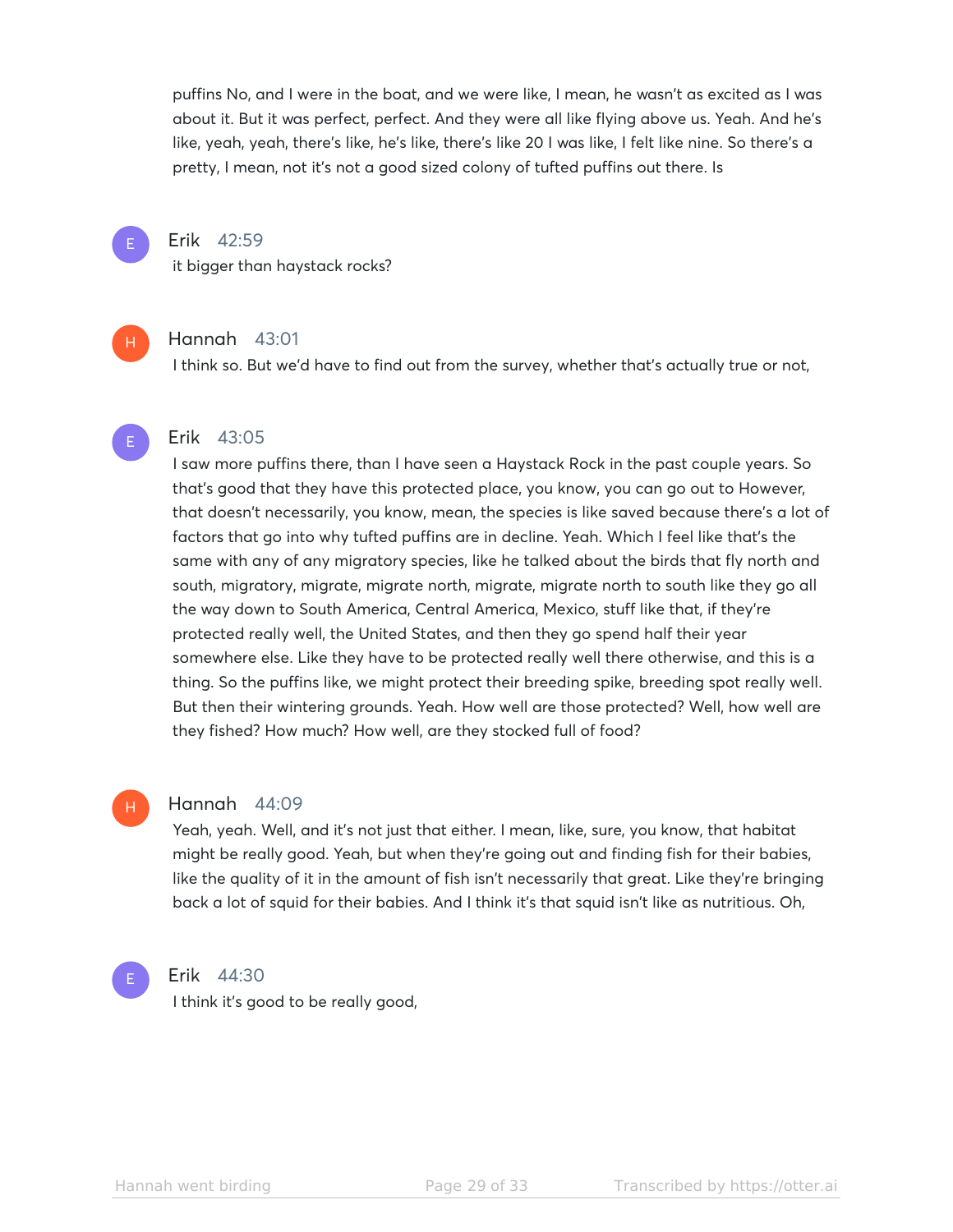#### Hannah 44:32

but Well, maybe I'm wrong. All right. It's there like seeing that there's a change and I'm like, what kind of prey that they're bringing back to their babies. I guess squid are mostly membrane would be like eating a lot of membranes like a lot of water. Yeah.



H

E

H

H

## Erik 44:48

It's probably not as fatty is like a fish like a smelt or something.

#### Hannah 44:51

Yeah, I don't know. But anyways, it was we you know, toured around there we have lunch, and then we headed back to Garibaldi Bay. And they were Tillamook Bay, Garibaldi in Tillamook Bay, but that was just one of the neatest experiences, you know, that I've had. I love being out on the water. And I just think it's super cool that we were able to participate in the survey survey with the US Fish and Wildlife Service. So I am very thankful to them. I'm also thankful to the Friends of Haystack Rock for, you know, doing these partnerships and trying to further science about species that we care about. So I think that's really cool. And also our board president Angela, who was, you know, really, really adamant about, you know, making sure that we can participate in things like this. Yeah,

#### Erik 45:40

yeah, that's really cool. I, I really, I envy that the organization, you're part of actually, actually is doing stuff. That I feel like I've been on a number of boards and stuff that are just kind of like, Oh, yeah, we'll talk about doing things. And maybe maybe we'll donate the money that's to this. And we spend a lot of time talking about stuff, but then you guys are actually like, okay, you donated \$7,000 to this project. And then that project has a physical result of your, you have a scientist out there putting transmitters on puffins are trying to put transmitters on puffins, or you're going out there and supplying the fuel to do a survey. Yeah, I just think that's interesting.

#### Hannah 46:21

Yeah. And, you know, it's a completely volunteer board. We don't have any paid staff. So we do what we can in the time that we have available. And, you know, I wish I had more time to commit to it. Hopefully, you know, in the winter, when things slow down, I can commit a little bit more time. There is no more winter. I know things slow down anymore. And now this is this is Cannon beach. new future. I'm just hopeful. So that was a lot of fun.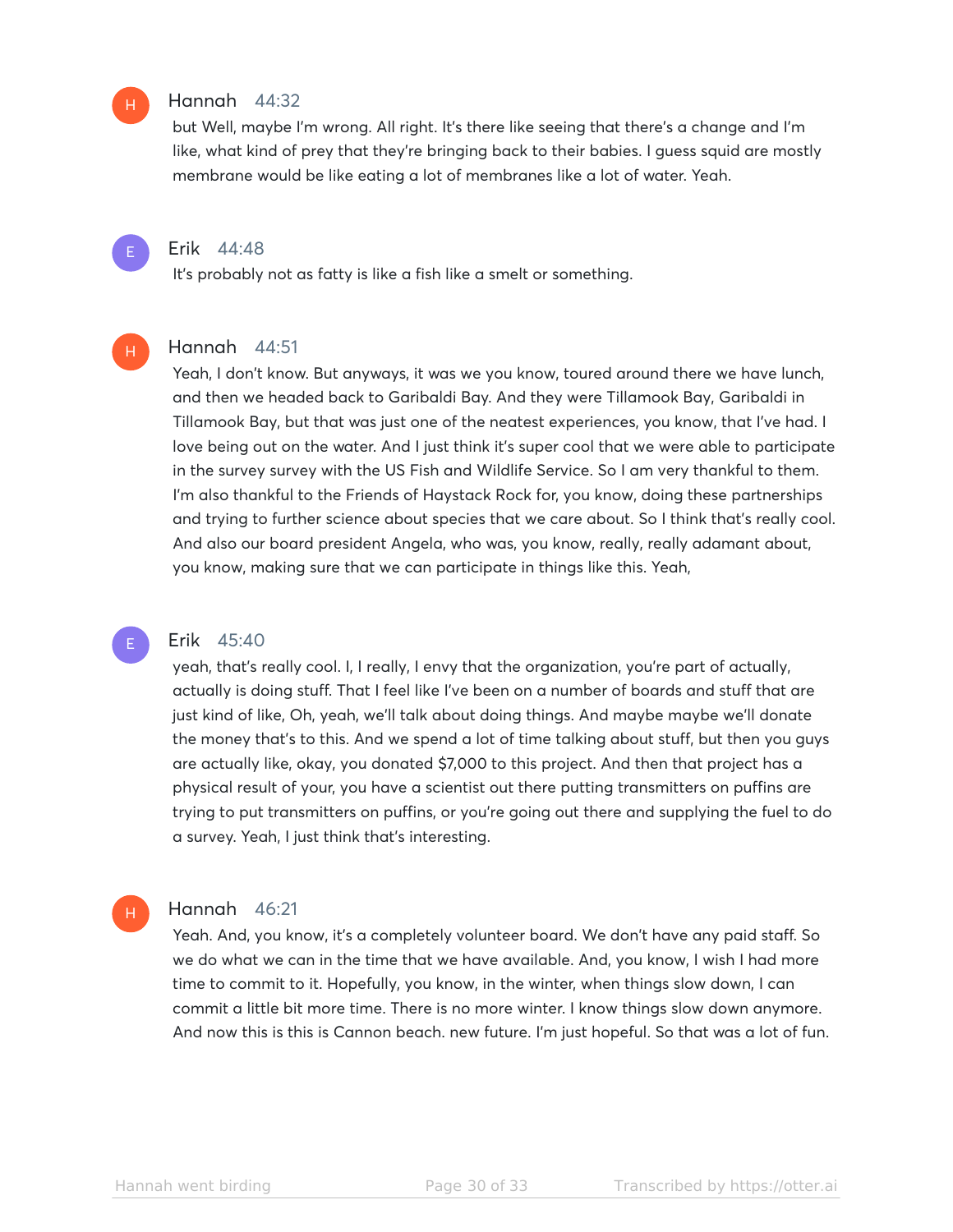I really appreciate Yeah, like I said, fish and wildlife, bringing me out with them. And yeah, it was cool. Yeah, so I'm sorry, you didn't get to go. Okay.



#### Erik 46:57

I do lots of things about myself. I know. I do lots of fun things like I go put out fires and whatever, whatever else I do. Uh huh.



#### Hannah 47:03

Yeah, I'm just, I'm just like, that's what fires you just go kill puffins.



## Erik 47:13

That's, that was your adventure. I



## Hannah 47:14

think that's my whole adventure. Yeah, it was exciting. I had, like, you know, monkey legs the rest of the day because I was like, feel like I'm on a boat still.



## Erik 47:23

You have your sea legs and you can't get your legs back.



#### Hannah 47:26

I'm pretty much i love the water. feel more comfortable? Yeah, on the ocean. Except the whole time. I'm still a little scared. It's like,



## Erik 47:37

I'm gonna get sick any minute. No,



#### Hannah 47:38

no, it's like, if this boat floats one thing here. Is this boat goes down what am I gonna do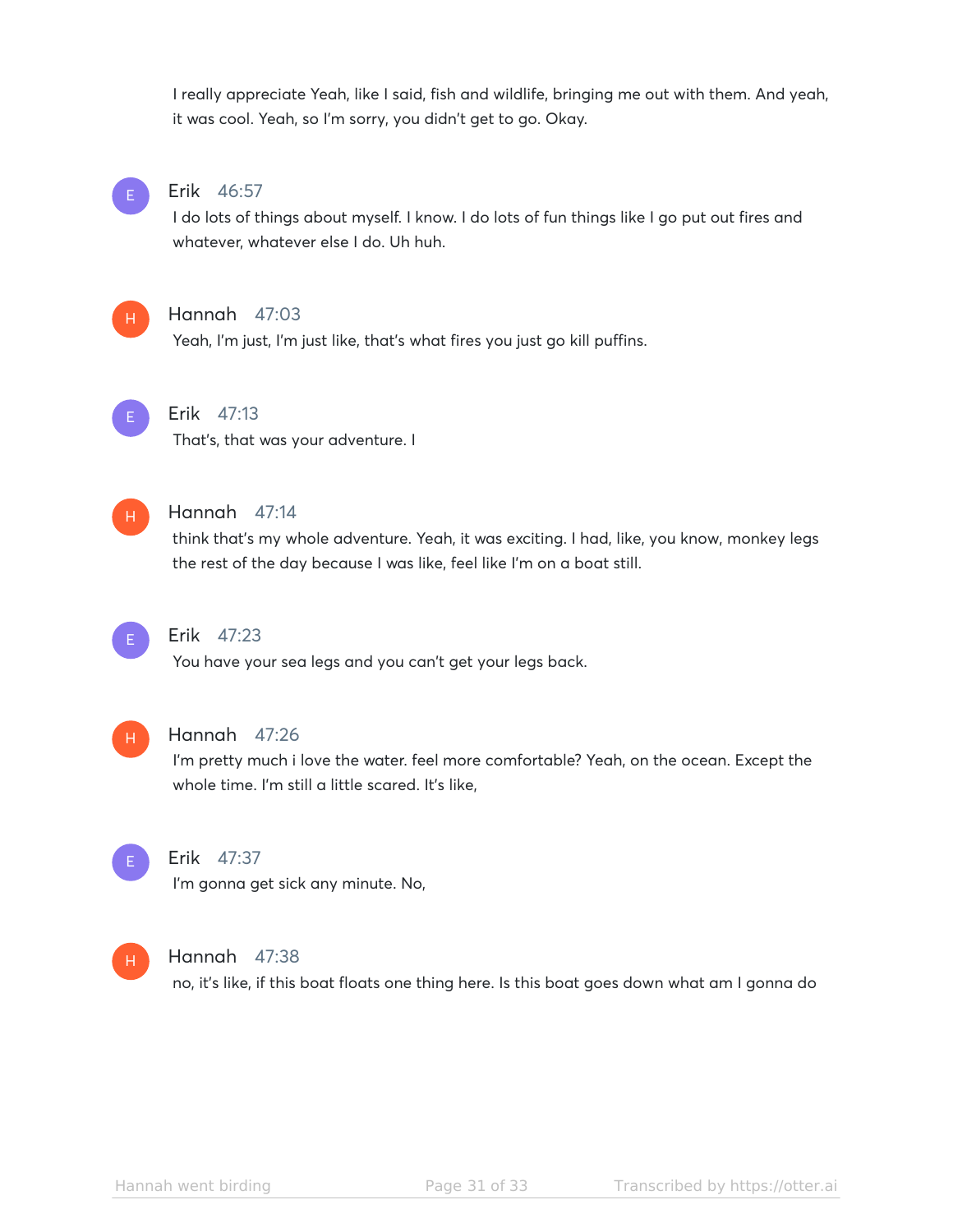#### Erik 47:44

if this boat decides to stop floating? How am I gonna float

## H

E

## Hannah 47:49

it's like, gosh, it's gonna be such a long swim back You know? And that was part of the The nice thing is that we were so close to shore. I had cell phone service the whole time.



#### Erik 47:57

Yeah, well, I had trouble with password for something. I texted you and you're able to reset the password now? Yeah, yeah, yeah. Well, anyways, thank you guys all for listening to our podcast. We hope you enjoyed it and or learn something new. Please, please please rate review and subscribe to us on Apple podcast Stitcher, Google music and anywhere else you listen to us. If you'd like to connect with us on the socials. You can connect with us on Instagram and Hannah goes birding or Erik goes birding. Hannah with an H Erik with a K. Yep. You could also connect to this on our Facebook page. Hannah and Erik go birding, send us an email at Hannah and Erik go birding@gmail.com



#### Hannah 48:34

check out check out our tiktok at Hannah and Erik Go Birding



#### Erik 48:38

is a hannah goes birding or is it we go birding



#### Hannah 48:39

No, I think it's Hannah and Erik on Twitter is out. We



#### Erik 48:42

go birding. Yeah. And then our website www go birdingpodcast.com lots of different ways to get ahold of us basically go birding is kind of a general theme for all of our stuff. So if you can, if you can find us there you can find us anywhere.



#### Hannah 48:56